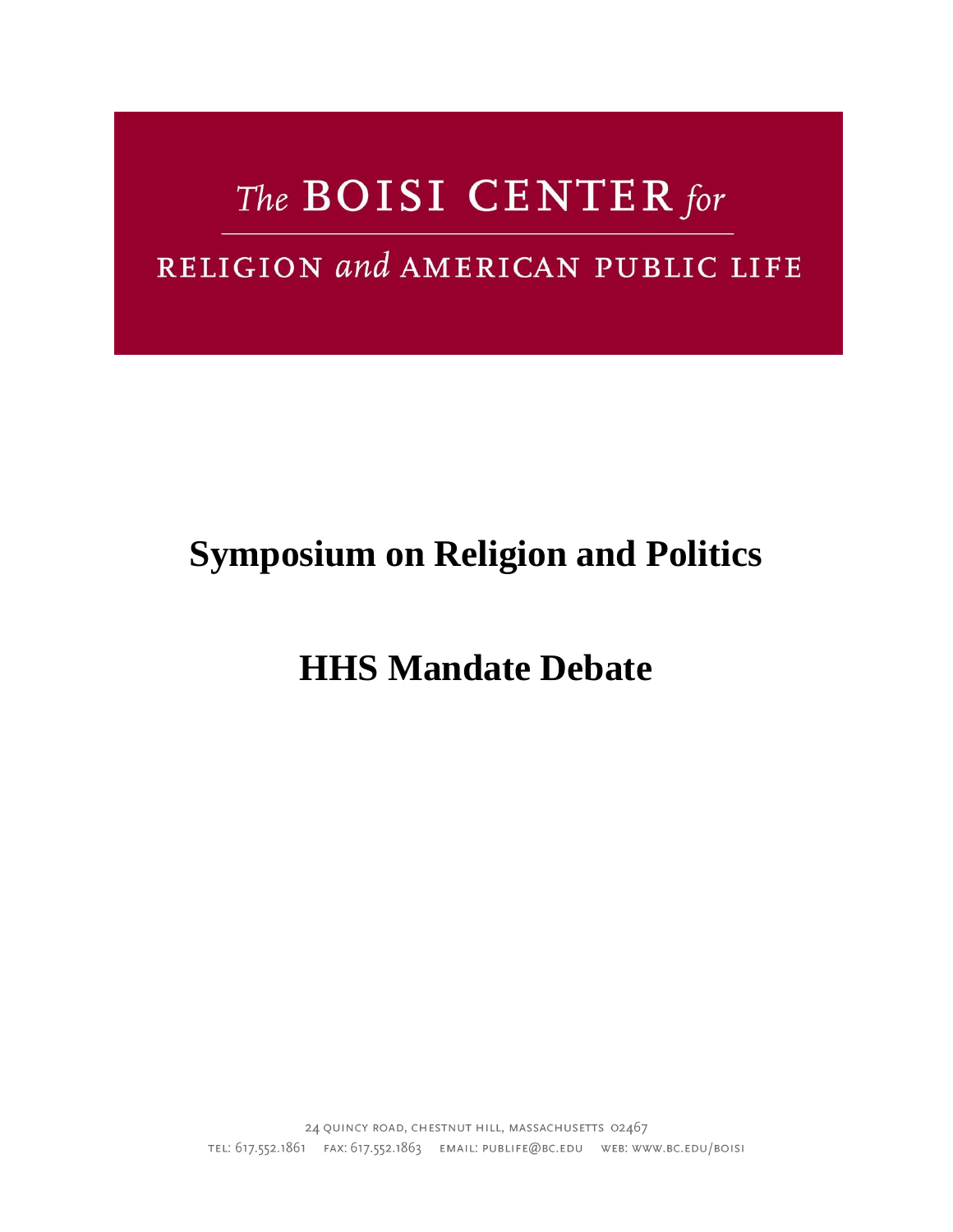

## **BOSTON COLLEGE**

**BOISI CENTER** FOR RELIGION AND AMERICAN PUBLIC LIFE

## Symposium on Religion and Politics

## The HHS Mandate Debate

## Table of Contents:

| <b>Remarks on Shift in Contraception Policy</b><br>Barack Obama (2012)                                |    |
|-------------------------------------------------------------------------------------------------------|----|
| <b>Remarks at Conservative Political Action Conference</b><br>Mitt Romney (2012)                      | 3  |
| <b>Our First, Most Cherished Liberty</b><br>United States Conference of Catholic Bishops (2012)       | 9  |
| "A Balancing Act"<br>David Hollenbach and Thomas A. Shannon (2012)                                    | 22 |
| "The Contraception Mandate and Religious Liberty"<br>The Pew Forum on Religion and Public Life (2013) | 25 |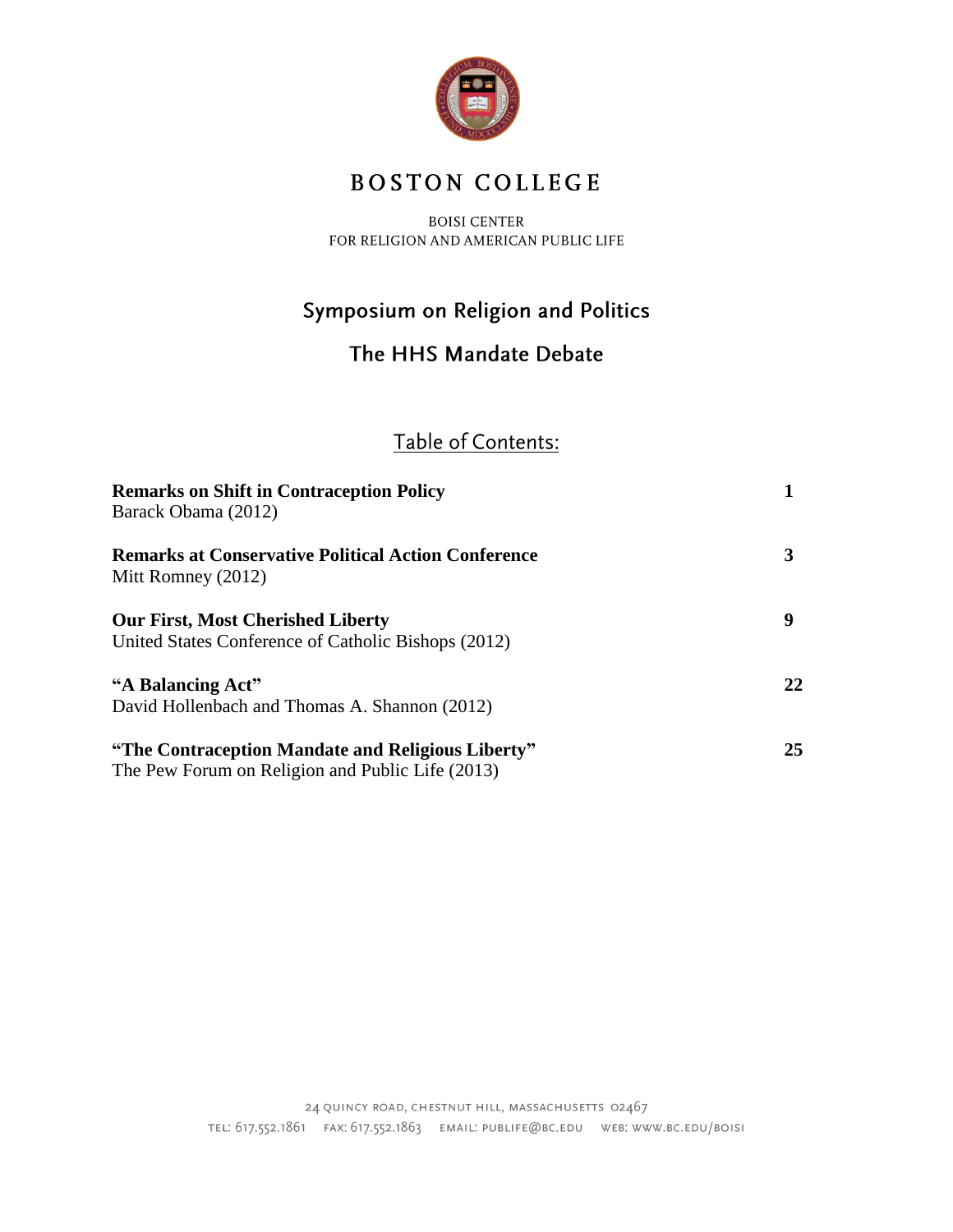#### **President Obama's Remarks on Shift in Contraception Policy Barack Obama**

2 Feb. 2012

As part of the healthcare reform law that I signed last year, all insurance plans are required to cover preventative healthcare at no cost. That means free check-ups, free mammograms, immunizations and other basic services.

We fought for this because it saves lives and because it saves money for families, for businesses, for government, for everybody. And that's because it's a lot cheaper to prevent an illness than to treat one.

We also accepted a recommendation from the experts at the Institute of Medicine that when it comes to women, preventative care should include coverage of contraceptive services such as birth control.

In addition to family planning, doctors often prescribe contraception as a way to reduce the risk of ovarian and other cancers and treat a variety of different ailments. And we know that the overall cost of health care is lower when women have access to contraceptive services.

Nearly 99 percent of all women have relied on contraception at some point in their lives. Ninetynine percent. And yet more than half of all women between the ages of 18-34 have struggled to afford it. So for all these reasons, we decided to follow the judgment of the nation's leading medical experts and make sure that free preventive care includes access to free contraceptive care.

Whether you're a teacher or a small business woman or a nurse or a janitor, no woman's health should depend on who she is or where she works or how much money she makes. Every woman should be in control of the decisions that affect her own health. Period.

This basic principle is already the law in 28 states across the country. Now as we move to implement this rule, however, we've been mindful that there is another principle at stake here. And that's the principle of religious liberty, an inalienable right that has been enshrined in our Constitution.

As a citizen and as a Christian, I cherish this right. In fact my first job in Chicago was working with Catholic Parishes in poor neighborhoods. And my salary was funded by a grant from an arm of the Catholic church. And I saw that local churches often did more good for a community than a government program ever could. So I know how important the work that faith based organizations do and how much impact they can have in their community.

I also know that some religious institutions, particularly those affiliated with the Catholic Church, have a religious objection to directly providing insurance that covers contraceptive services for their employees. And that's why we originally exempted all churches from this requirement. An exemption, by the way, that 8 states didn't already have.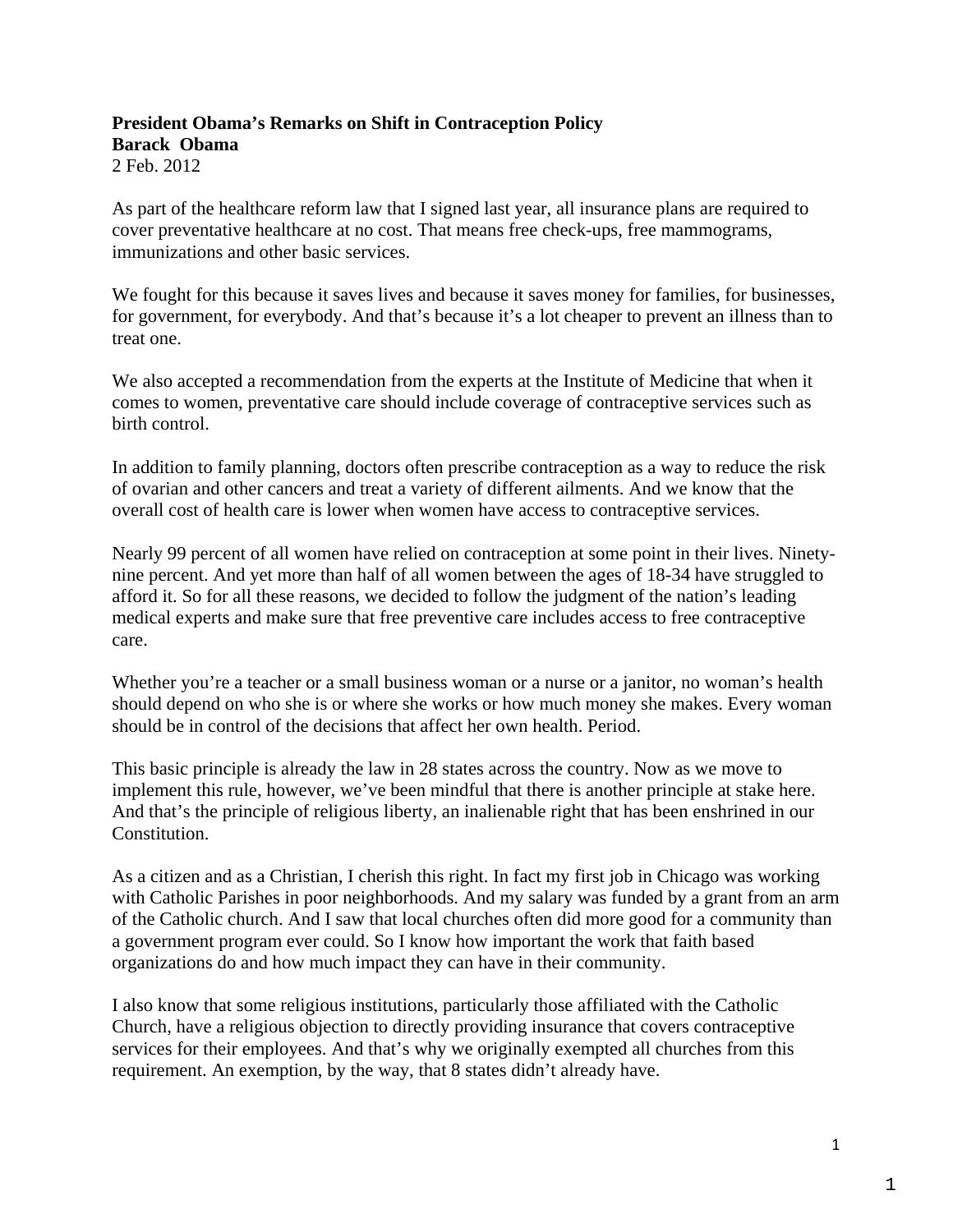And that's why from the very beginning of this process, I spoke directly to various Catholic officials. And I promised that before finalizing the rule as it applied to them, we would spend the next year working with institutions like Catholic hospitals and Catholic universities to find an equitable solution that protects religious liberty and ensures every women has access to the care that she needs.

Now, after the many genuine concerns that have been raised over the last few weeks, as well as frankly the more cynical desire on the part of some to make this into a political football, it became clear that spending months hammering out a solution was not going to be an option. That we needed to move this faster.

So last week, I directed the Department of Health and Human Services to speed up the process that had already been envisioned. We weren't going to spend a year doing this. We're going to spend a week or two doing this.

Today, we reached a decision on how to move forward. Under the rule, women will still have access to free preventive care. That includes contraceptive services no matter where they work. So that core principle remains, but if a women's employer is charity or hospital that has a religious objection to providing contraceptive services in the health plan, the insurance company not the hospital, not the charity will be required to reach out and offer the woman contraceptive care free of charge without co pays and without hassles.

The results will be that religious organizations won't have to pay for these services, and no religious institution will have to provide these services directly. Let me repeat: these employers won't have to pay for or provide contraceptive services. But women who work at these institutions will have access to free contraceptive services just like other women and they'll no longer have to pay hundreds of dollars a year that could go towards paying the rent or buying groceries.

I've been confident from the start that we could work out a sensible approach here, just as I promised. I understand some folks in Washington might want to treat this as a political wedge issue. But it shouldn't be. I certainly never saw it that way. This is an issue where people of good will on both sides of the debate have been sorted through some very complicated questions to find a solution that works for everyone.

With today's announcement we've done that. Religious liberty will be protected, and a law that requires pre preventive care will not discriminate against women. We live in a pluralistic society where we're not going to agree on every issue or share every belief. That doesn't mean that we have to choose between individual liberty and basic fairness for all Americans.

We are unique among nations for having been founded upon both these principles and our obligation as citizens to carry them forward. I have complete faith that we can do that. Thank you very much everybody.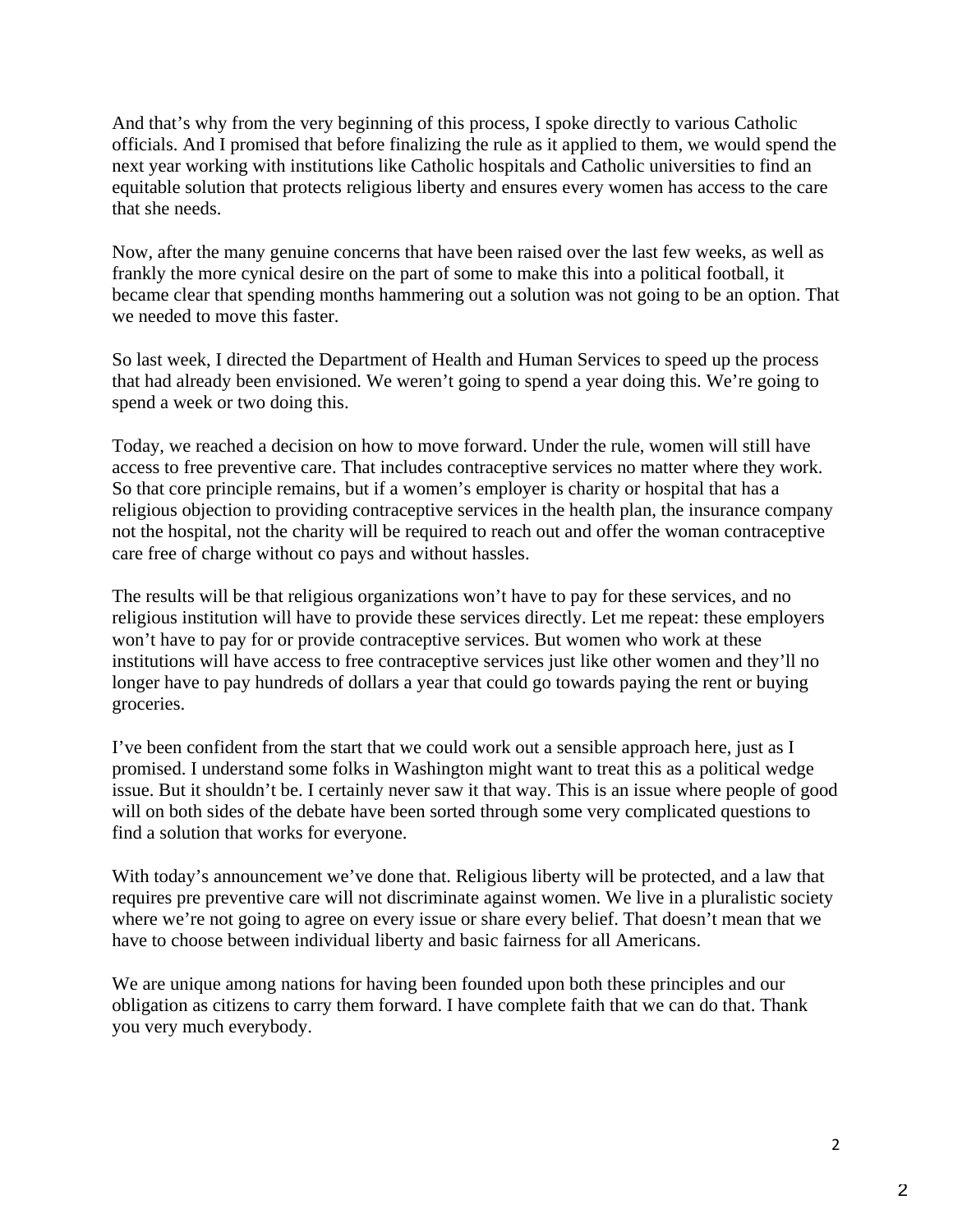#### **Remarks at Conservative Political Action Conference (CPAC) Mitt Romney** February 10, 2012

This year, here at CPAC, we've got a great crowd. It's been a great conference. For that I suppose we should acknowledge President Obama, the conservative movement's top recruiter. Turns out, he really is a great community organizer. Although, I don't think we were the community he had in mind.

Today we are poised for a great victory in November. The pundits and the pollsters tell us we can win this election. But we must tell the nation why we should win. It is up to us to prove that we are truly ready to step forward and lead this country. This election is not just about getting more votes. Defeating Barack Obama is only one step toward our greater goal of saving America.

Of course we can defeat Barack Obama! That's the easy part! Believe me, November 6th will be the easiest day our next President will face.

This country we love is in jeopardy. It's more than the economic statistics we read, it's the pain we feel in our hearts. For three years we have suffered through the failures not only of a weak leader, but of a bankrupt ideology. I am convinced that if we do our job, if we lead with conviction and integrity, that history will record the Obama Presidency as the last gasp of liberalism's great failure and a turning point for a new conservative era.

But it's not enough to show how they have failed. We must prove we deserve to lead. I am here today to ask you to stand with me shoulder to shoulder as we go forward to fight for America.

As we step forward together, now is the time to reaffirm what it means to be a conservative and why this must be our greatest hour. America is like no other country in history. At the very heart of our American conservatism is the conviction that the principles embodied in the Constitution and the Declaration of Independence are uniquely powerful, foundational, and defining. Some see the hand of Providence in their authorship. Others credit the brilliance of the Founders. Many of us see both. But conservatives all agree that departing from these founding principles is a departure from the greatness of America-- from our mission, from our freedom, from our prosperity, and from our purpose.

I know this President will never get it, but we conservatives aren't just proud to cling to our guns and to our religion. We are also proud to cling to our Constitution!

The wisdom of our founding documents is that they see the nation's prosperity not as a product of government, but as the product of individual citizens, each pursuing happiness. This is key to the success of the American experiment. America does not just exist for the people, it has been made exceptional by the people.

A free people, pursuing their own dreams and achieving success in their own ways – that is what has propelled America and made us the most prosperous and powerful nation in the world.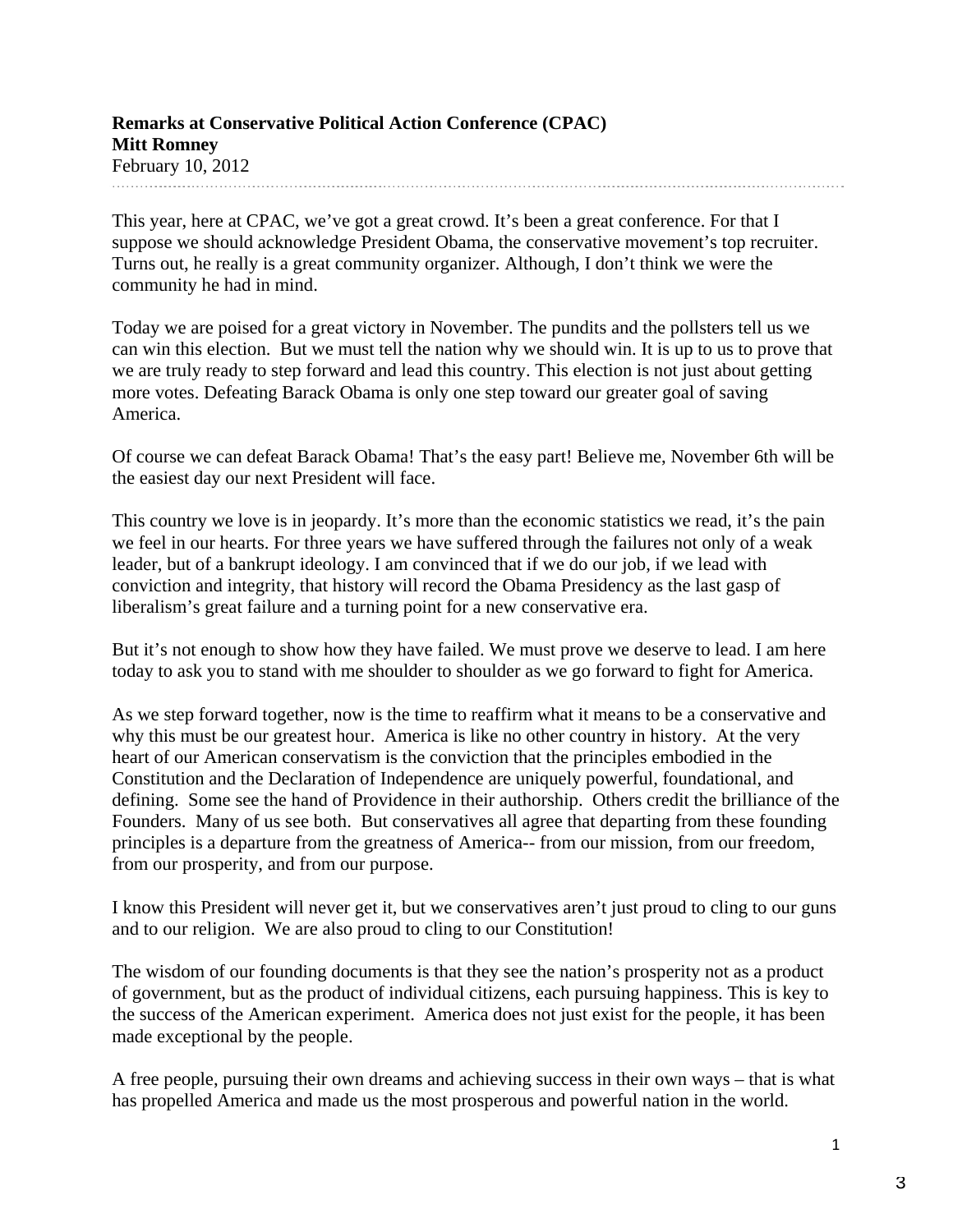Many politicians on both sides of the aisle have forgotten that – if they ever really understood it at all. They have fallen under the spell of Washington.

Politicians are routinely elected on promises to change Washington, but when they come here, they become creatures of Washington. They begin to see government as the answer to every challenge and the solution for every problem. At every turn, they try to substitute the heavy hand of the federal government for free citizens and free enterprise. They think government knows better – and can do better – than a free people exercising their free will. And this President is the worst offender. Barack Obama is the poster child for the arrogance of government.

This election really is a battle for the soul of America. And it's going to come down to a choice between whether we want to be a nation of and by Washington … or a nation of and by a free people.

As conservatives, we are united by a set of core commitments. But not everyone has taken the same path to get here. There are college students at this conference who are reading Burke and Hayek. When I was your age, you could have told me they were infielders for the Detroit Tigers. Some of you work in think tanks or follow the writings of prominent leaders. Some of you have worked in government or labored on the front lines of conservative causes. I salute you all.

My path to conservatism came from my family, my faith, and my life's work.

I was raised in a home shaped by and rooted in conservative values. My mother's father – my grandfather – came to America from England. As a teenager, he was alone in a new country, but he risked it all for a chance at religious liberty and economic opportunity.

You've probably heard how proud I am of my father. He was born to American parents living in Mexico. When he was five, they moved back to the United States. His dad was a builder who went bust more than once. My Dad grew up poor and never had a chance to finish his college degree. But he believed in a country where the circumstances of one's birth were not a barrier to achievement. And with hard work, he became the head of a car company and the Governor of the great state of Michigan.

The values that allowed my parents to achieve their dreams are the same values they instilled in my siblings and me. Those aren't values I just talk about; they are values that I live every day. My 42-year marriage to my wife, Ann; the life we've built with our five sons; and the faith that sustains us – these conservative constants have shaped my life.

In business, if you're not fiscally conservative, you're bankrupt. I spent 25 years balancing budgets, eliminating waste, and keeping as far away from government as was humanly possible. I did things conservatism is designed for – I started new businesses and turned around broken ones. And I am not ashamed to say that I was very successful at it.

I know conservatism because I have lived conservatism.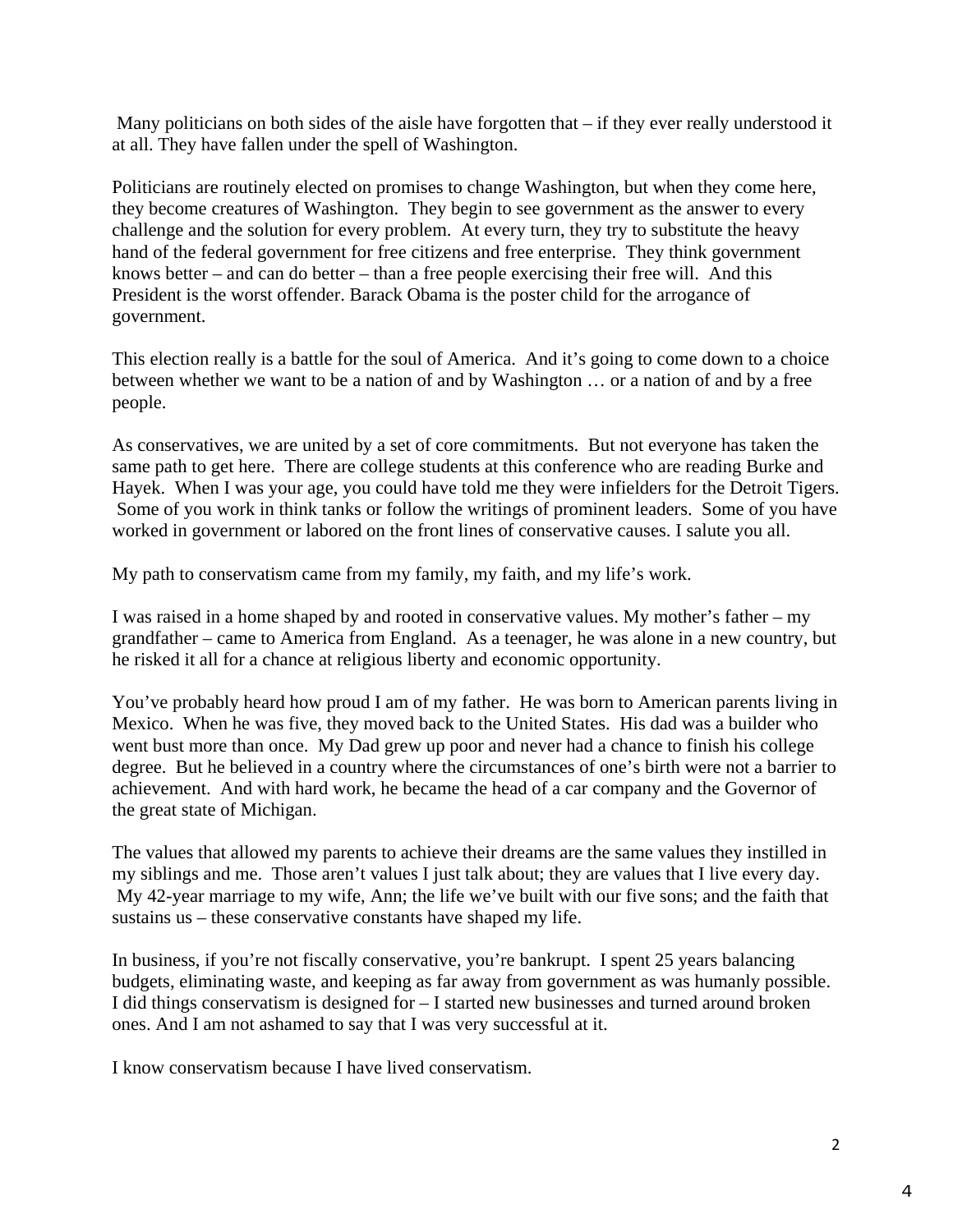As governor of Massachusetts, I had the unique experience of defending our conservative principles in the most liberal state in our union.

When I took office, I was facing a \$3 billion budget deficit and an economy in a tailspin.

Even with a legislature that was 85% Democrat, I cut taxes 19 times and balanced the budget all four years. I cast over 800 vetoes and cut entire programs. I erased a \$3 billion budget shortfall and left office with a \$2 billion rainy day fund. If there was a program, an agency, or a department that needed cutting, we cut it. In fact, a commentator once said that I didn't just go after the sacred cows, I went after the whole herd. And I can't wait to get my hands on Washington.

During my tenure, our conservative values also came under attack. Less than a year after I took office, the state's supreme court inexplicably found a right to same-sex marriage in our constitution. I pushed for a stay of the decision, fought for a marriage amendment to our constitution, and successfully prohibited out-of-state couples from coming to our state to get married and then go home. On my watch, we fought hard and prevented Massachusetts from becoming the Las Vegas of gay marriage. When I am President, I will preserve the Defense of Marriage Act and I will fight for a federal amendment defining marriage as a relationship between one man and one woman.

During my time in office, I stood up to those who wanted to call into question the very definition of life. I vetoed a bill that would have opened the door to cloning and embryo farming. I vetoed a bill that would have allowed young girls to gain access to abortion-inducing drugs. I fought for abstinence education in our public schools. And I defended the Catholic Church's right to serve their community in ways that were consistent with their conscience through adoption programs that placed children in a home with a mom and a dad.

I was a conservative governor. I fought against long odds in a deep blue state. I understand the battles that we, as conservatives, must fight because I have been on the front lines.

Here at CPAC, I know you understand this. This gathering has always welcomed me. And you have consistently supported me – not because of my rhetoric, but because of my record.

Over the course of this conference, several candidates either have been – or will come – before you seeking to lead our country out of these troubled times. What distinguishes us from one another is not our opposition to President Obama or even our support for conservative convictions. What distinguishes us is the nature of our experience, our perspective, and our judgment.

This election will ultimately be about two very different visions for America. But our more immediate choice will be between candidates from two very different backgrounds.

I spent 25 years in business, starting at the bottom and going on to help create a great American success story. I led an Olympics out of the shadows of scandal and turned around a state crying out for leadership.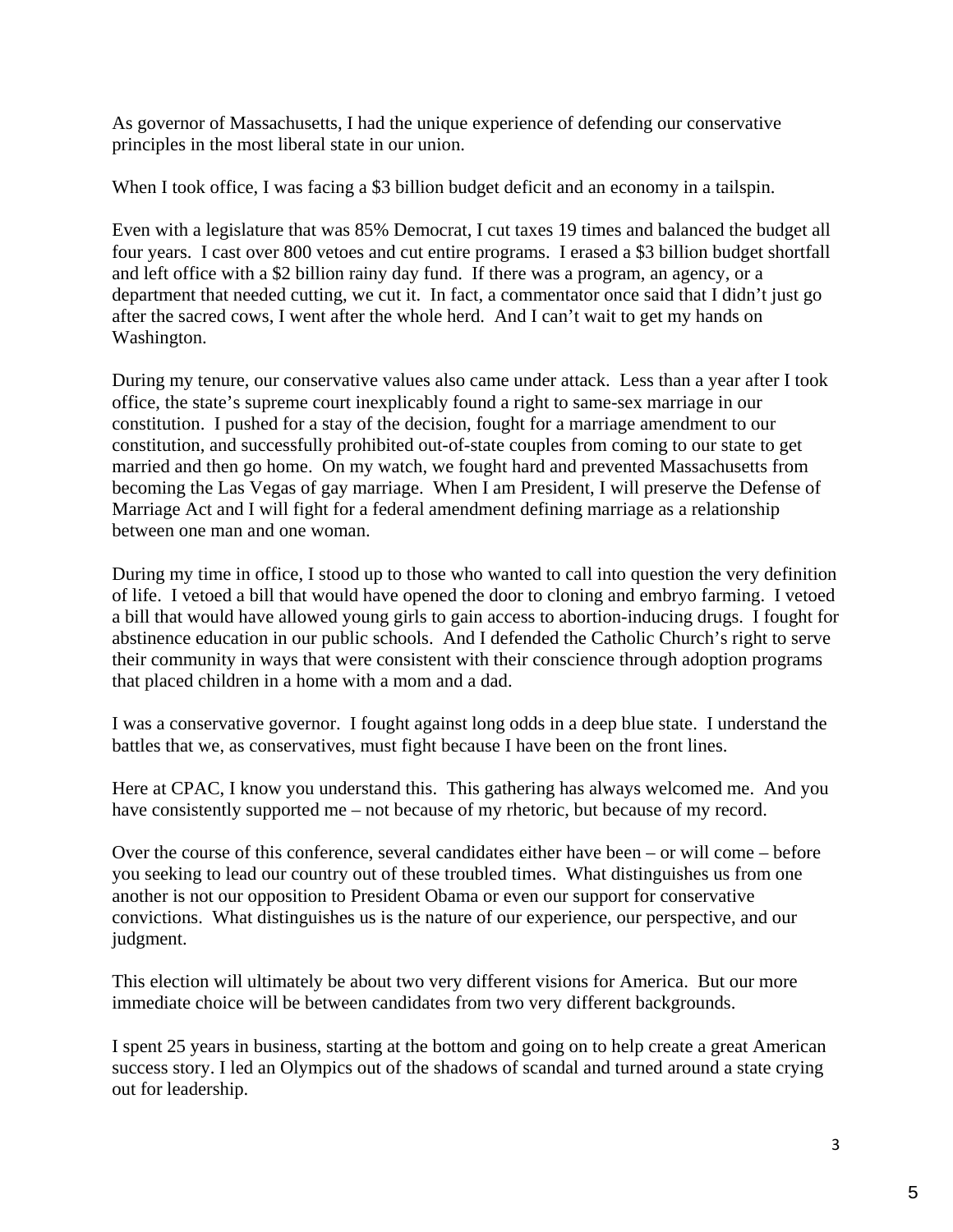In each of these endeavors, I worked with many talented people, but I was the Chief Executive. Success or failure lay on my shoulders. When tough decisions had to be made, I made them.

Leadership as a Chief Executive isn't about getting a bill out of subcommittee or giving a speech – it's about setting clear goals and overcoming constant adversity. It's about sharing credit when times are good and taking responsibility for failure.

I am the only candidate in this race, Republican or Democrat, who has never worked a day in Washington. I don't have old scores to settle or decades of cloakroom deals to defend.

As conservatives, you've learned to be skeptical of this city and its politicians and right you are.

My wife and I raised five boys and one of the lessons you learn is that when you hear an excuse that just doesn't make sense… it's because it doesn't make sense. And let me tell you, any politician who tries to convince you that they hated Washington so much that they just couldn't leave, well, that's the same politician who will try to sell you a Bridge to Nowhere.

This is a moment when our country needs serious change and real reform. So, let me tell you exactly what kind of President I will be.

To get America back on track and get Americans back to work, we need bold and sweeping reforms. These are not managerial issues of changing this department or that agency. To change Washington, we must change the relationship between government and citizen. These are moral choices that will define us for generations to come.

Today we borrow almost forty cents of every dollar we spend. That is unconscionable. It's unsustainable. It's reckless. It's immoral. And, if I am President, it will end.

I will approach every spending decision by asking a few important questions: Can we afford it? And, if not, is it worth borrowing money from China to pay for it?

As President, I will not just slow the growth of government, I will cut it. I will not just freeze government's share of the total economy, I will reduce it. And, without raising taxes or sacrificing America's military superiority, I will finally balance the budget.

And that will start with the easiest cut of all – I will eliminate Obamacare.

I will dramatically reduce the size of the federal workforce. And, for the first time ever, we will tie the compensation and benefits of federal workers to those in the private sector. The principle here is simple: public servants should not get a better deal than the citizens they serve.

But cutting spending and bureaucracy alone won't be enough. In their current form, Social Security and Medicare are unsustainable. And we cannot afford to avoid our entitlement challenges any longer.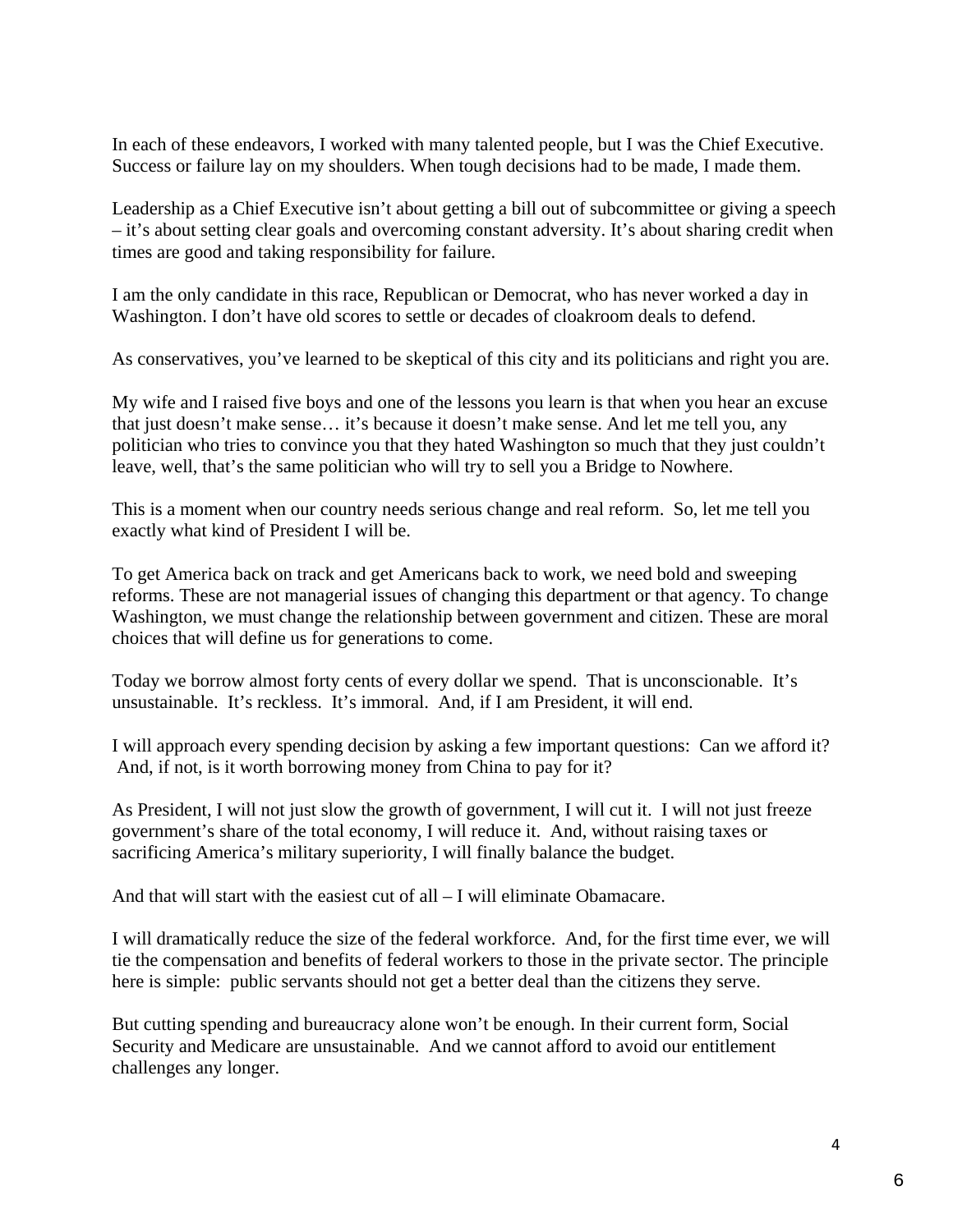I am the only candidate for President who has offered a sweeping, specific plan to save Social Security and reform Medicare. There are those who say you can't talk straight to the American people on these key issues and still win an election. I say we can, we must, and I will!

These are sensible and critical reforms. Under my plan, no one at or near the retirement age will see any changes. And tax hikes are off the table.

We will slowly and gradually raise the retirement age for Social Security – and, we will slow the growth in benefits for our nation's higher-income retirees.

When it comes to Medicare, tomorrow's seniors should have the freedom to choose between traditional Medicare and a range of private plans. If these future seniors choose a more expensive plan, they would bear the additional cost.

I know this President and his liberal allies will attack me for leading where he has failed. So be it. I will stand and fight – and we will win.

He will attack us with the usual fear tactics, but we will remind Americans that during this President's term we have seen record high job losses and record home foreclosures. We will not be lectured to on values by the man whose ineptitude and failure has created so much unnecessary pain for our fellow Americans.

Ours will not be the easy course. But it will be the right course. And I am confident that Americans are yearning for a President to do what is needed, not what is expedient.

And let me be clear: Mine will be a pro-life presidency.

On day one, I will reinstate the Mexico City policy.

I will cut off funding for the United Nations Population Fund, which supports China's barbaric One Child Policy.

I will ensure that organizations like Planned Parenthood get no federal support.

And I will reverse every single Obama regulation that attacks our religious liberty and threatens innocent life.

The Presidency is more than a public office; it is a sacred trust. As President, I will honor that trust by assuring that America remains the greatest military power on the face of the earth. This is very simple: If you do not want America to be the strongest nation on earth, I am not your President. You have that President today.

This election is a defining moment for our generation and for the conservative movement. Make no mistake – we have an opportunity for Greatness but with that opportunity comes defining responsibility. We cannot use this election to refight past battles or reward our friends. I know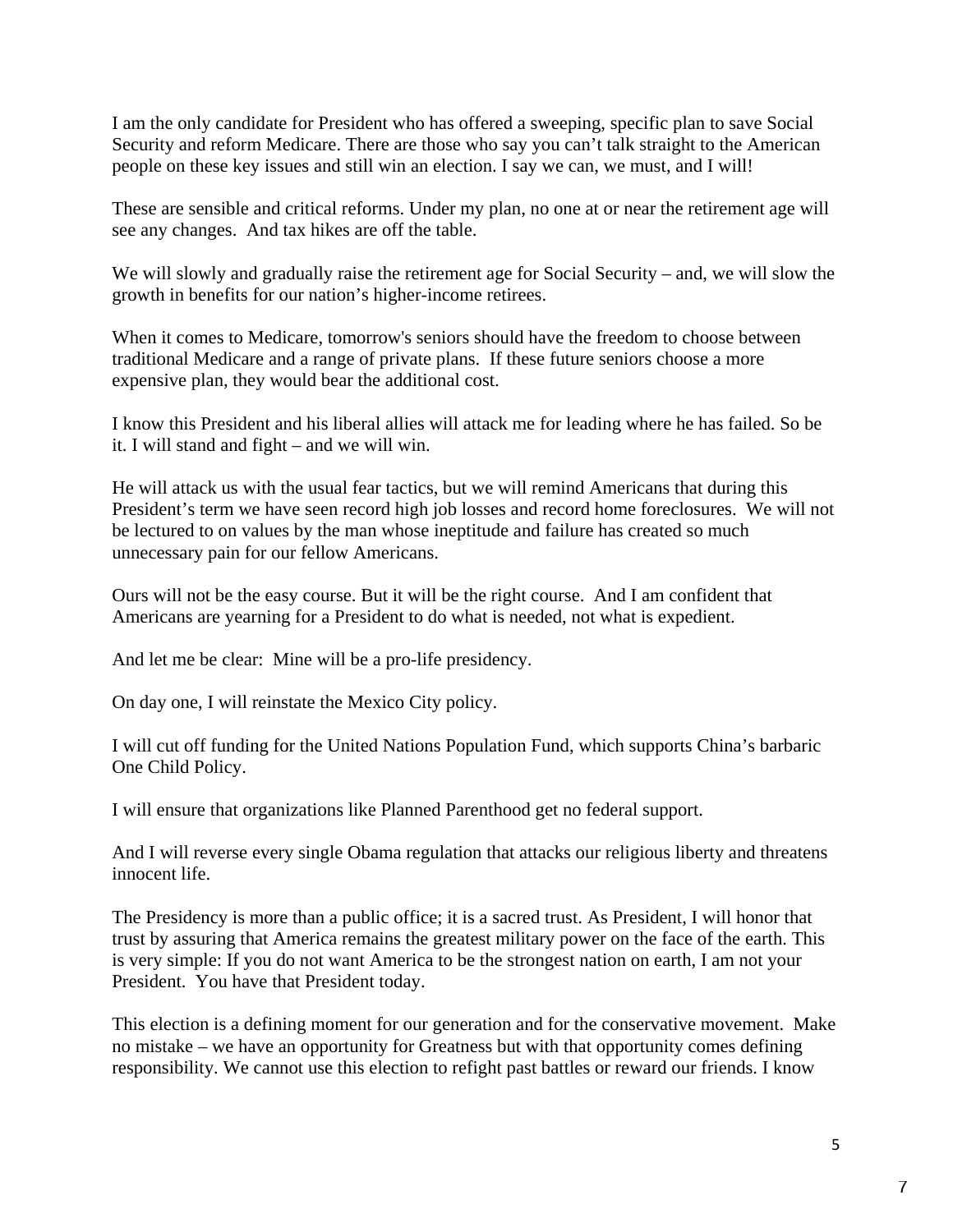that the fundamental change this moment demands will take fresh, bold conservative leadership with real world solutions based on real world experience.

I will come to Washington, and, with your help and guidance and prayers, I will change Washington. And then I will leave Washington and go back to the life and family I love.

I believe this is a moment that demands we return to our basic values and first principals. This is our moment. This is why we are conservatives. The task before us now is to reaffirm the convictions that unite us and go forward shoulder to shoulder to secure the victory America deserves.

Thank you and God bless.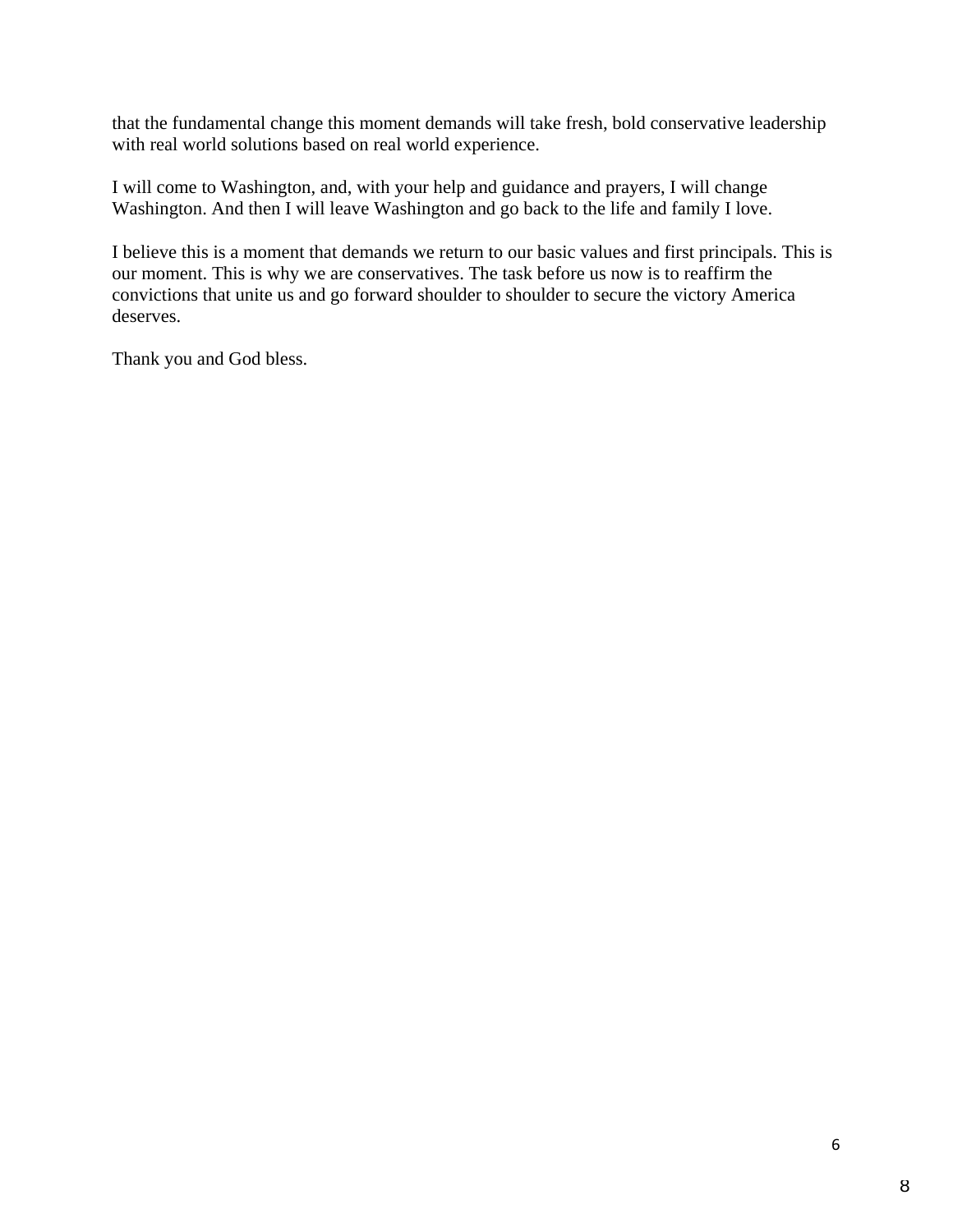

 $\overline{\phantom{a}}$ 

# **United States Conference of Catholic Bishops**

**Ad Hoc Committee for Religious Liberty**

# Our First, Most Cherished Liberty *A Statement on Religious Liberty*

We are Catholics. We are Americans. We are proud to be both, grateful for the gift of faith which is ours as Christian disciples, and grateful for the gift of liberty which is ours as American citizens. To be Catholic and American should mean not having to choose one over the other. Our allegiances are distinct, but they need not be contradictory, and should instead be complementary. That is the teaching of our Catholic faith, which obliges us to work together with fellow citizens for the common good of all who live in this land. That is the vision of our founding and our Constitution, which guarantees citizens of all religious faiths the right to contribute to our common life together.

Freedom is not only for Americans, but we think of it as something of our special inheritance, fought for at a great price, and a heritage to be guarded now. We are stewards of this gift, not only for ourselves but for all nations and peoples who yearn to be free. Catholics in America have discharged this duty of guarding freedom admirably for many generations.

In 1887, when the archbishop of Baltimore, James Gibbons, was made the second American cardinal, he defended the American heritage of religious liberty during his visit to Rome to receive the red hat. Speaking of the great progress the Catholic Church had made in the United States, he attributed it to the "civil liberty we enjoy in our enlightened republic." Indeed, he made a bolder claim, namely that "in the genial atmosphere of liberty [the Church] blossoms like a rose." $1$ 

From well before Cardinal Gibbons, Catholics in America have been advocates for religious liberty, and the landmark teaching of the Second Vatican Council on religious liberty was influenced by the American experience. It is among the proudest boasts of the Church on

<sup>&</sup>lt;sup>1</sup> Cardinal James Gibbons, Address upon taking possession of Santa Maria in Trastevere, March 25, 1887.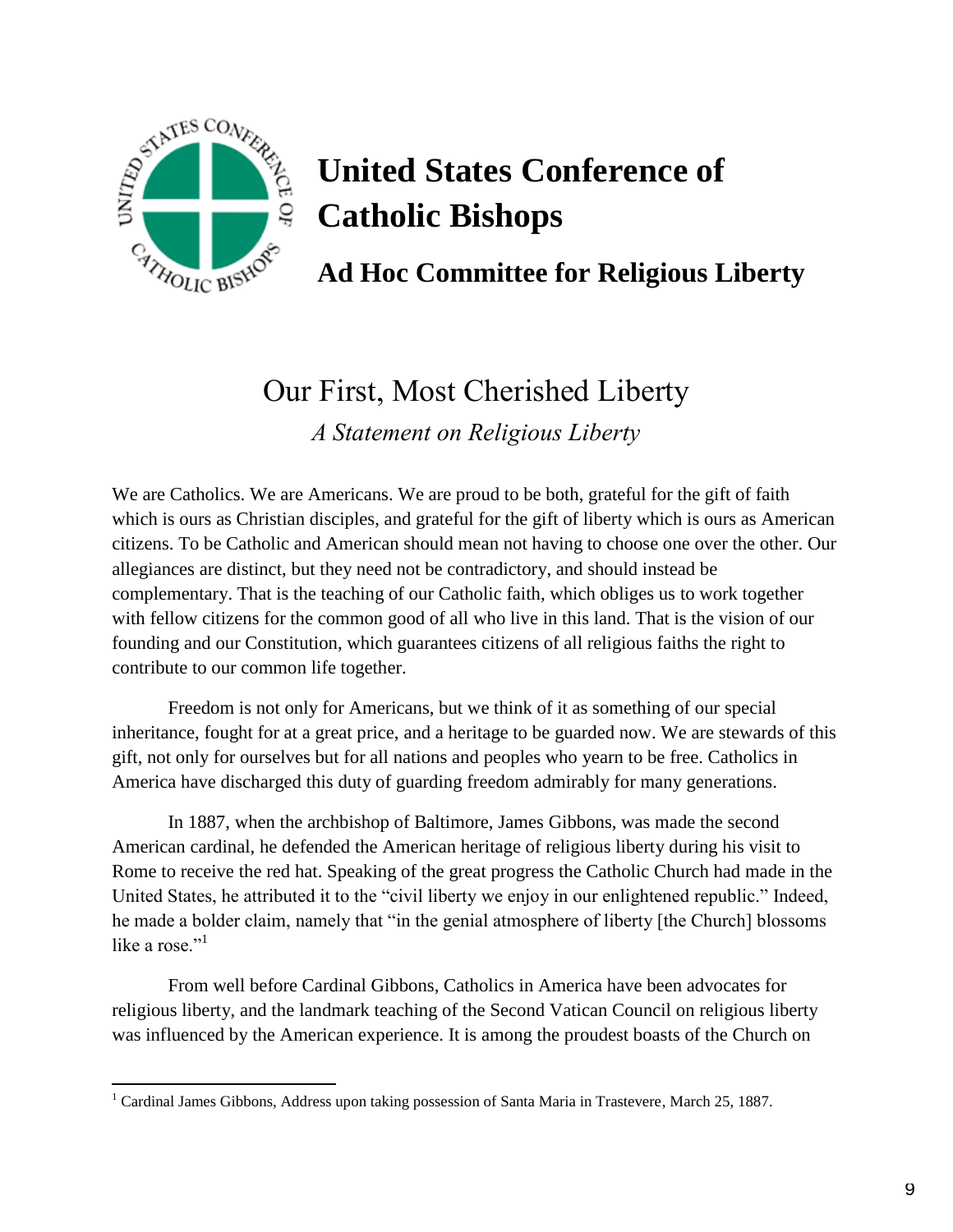these shores. We have been staunch defenders of religious liberty in the past. We have a solemn duty to discharge that duty today.

We need, therefore, to speak frankly with each other when our freedoms are threatened. Now is such a time. As Catholic bishops and American citizens, we address an urgent summons to our fellow Catholics and fellow Americans to be on guard, for religious liberty is under attack, both at home and abroad.

This has been noticed both near and far. Pope Benedict XVI recently spoke about his worry that religious liberty in the United States is being weakened. He called it the "most cherished of American freedoms"—and indeed it is. All the more reason to heed the warning of the Holy Father, a friend of America and an ally in the defense of freedom, in his recent address to American bishops:

Of particular concern are certain attempts being made to limit that most cherished of American freedoms, the freedom of religion. Many of you have pointed out that concerted efforts have been made to deny the right of conscientious objection on the part of Catholic individuals and institutions with regard to cooperation in intrinsically evil practices. Others have spoken to me of a worrying tendency to reduce religious freedom to mere freedom of worship without guarantees of respect for freedom of conscience.

Here once more we see the need for an engaged, articulate and well-formed Catholic laity endowed with a strong critical sense vis-à-vis the dominant culture and with the courage to counter a reductive secularism which would delegitimize the Church's participation in public debate about the issues which are determining the future of American society.<sup>2</sup>

## **Religious Liberty Under Attack—Concrete Examples**

Is our most cherished freedom truly under threat? Sadly, it is. This is not a theological or legal dispute without real world consequences. Consider the following:

• HHS mandate for contraception, sterilization, and abortion-inducing drugs. The mandate of the Department of Health and Human Services has received wide attention and has been met with our vigorous and united opposition. In an unprecedented way, the federal government will both force religious institutions to facilitate and fund a product contrary to their own moral teaching and purport to define which religious institutions are "religious enough" to merit protection of their religious liberty. These features of the "preventive services" mandate amount to an unjust law. As Archbishop-designate

 $\overline{\phantom{a}}$ 

<sup>2</sup> Benedict XVI, *Ad limina* address to bishops of the United States, January 19, 2012.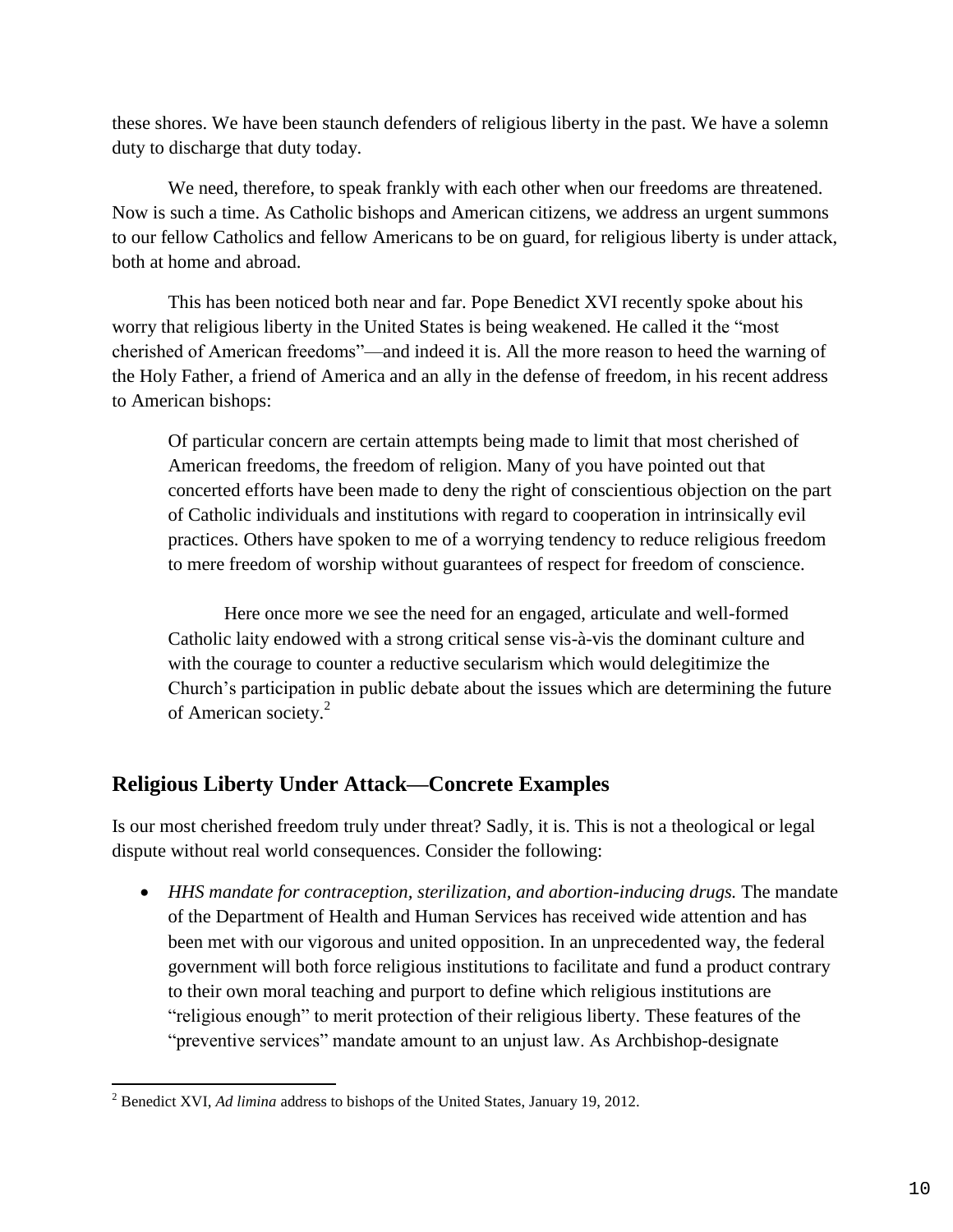William Lori of Baltimore, Chairman of the Ad Hoc Committee for Religious Liberty, testified to Congress: "This is not a matter of whether contraception may be *prohibited* by the government. This is not even a matter of whether contraception may be *supported* by the government. Instead, it is a matter of whether religious people and institutions may be *forced* by the government to provide coverage for contraception or sterilization, even if that violates their religious beliefs."<sup>3</sup>

 *State immigration laws.* Several states have recently passed laws that forbid what the government deems "harboring" of undocumented immigrants—and what the Church deems Christian charity and pastoral care to those immigrants. Perhaps the most egregious of these is in Alabama, where the Catholic bishops, in cooperation with the Episcopal and Methodist bishops of Alabama, filed suit against the law:

> It is with sadness that we brought this legal action but with a deep sense that we, as people of faith, have no choice but to defend the right to the free exercise of religion granted to us as citizens of Alabama. . . . The law makes illegal the exercise of our Christian religion which we, as citizens of Alabama, have a right to follow. The law prohibits almost everything which would assist an undocumented immigrant or encourage an undocumented immigrant to live in Alabama. This new Alabama law makes it illegal for a Catholic priest to baptize, hear the confession of, celebrate the anointing of the sick with, or preach the word of God to, an undocumented immigrant. Nor can we encourage them to attend Mass or give them a ride to Mass. It is illegal to allow them to attend adult scripture study groups, or attend CCD or Sunday school classes. It is illegal for the clergy to counsel them in times of difficulty or in preparation for marriage. It is illegal for them to come to Alcoholic Anonymous meetings or other recovery groups at our churches.<sup>4</sup>

- *Altering Church structure and governance.* In 2009, the Judiciary Committee of the Connecticut Legislature proposed a bill that would have forced Catholic parishes to be restructured according to a congregational model, recalling the trusteeism controversy of the early nineteenth century, and prefiguring the federal government's attempts to redefine for the Church "religious minister" and "religious employer" in the years since.
- *Christian students on campus.* In its over-100-year history, the University of California Hastings College of Law has denied student organization status to only one group, the

 $\overline{\phantom{a}}$ <sup>3</sup> Most Rev. William E. Lori, Chairman, USCCB Ad Hoc Committee on Religious Liberty, Oral Testimony Before the Judiciary Committee of the United States House of Representatives, February 28, 2012.

<sup>&</sup>lt;sup>4</sup> Most Rev. Thomas J. Rodi, Archbishop of Mobile, August 1, 2011.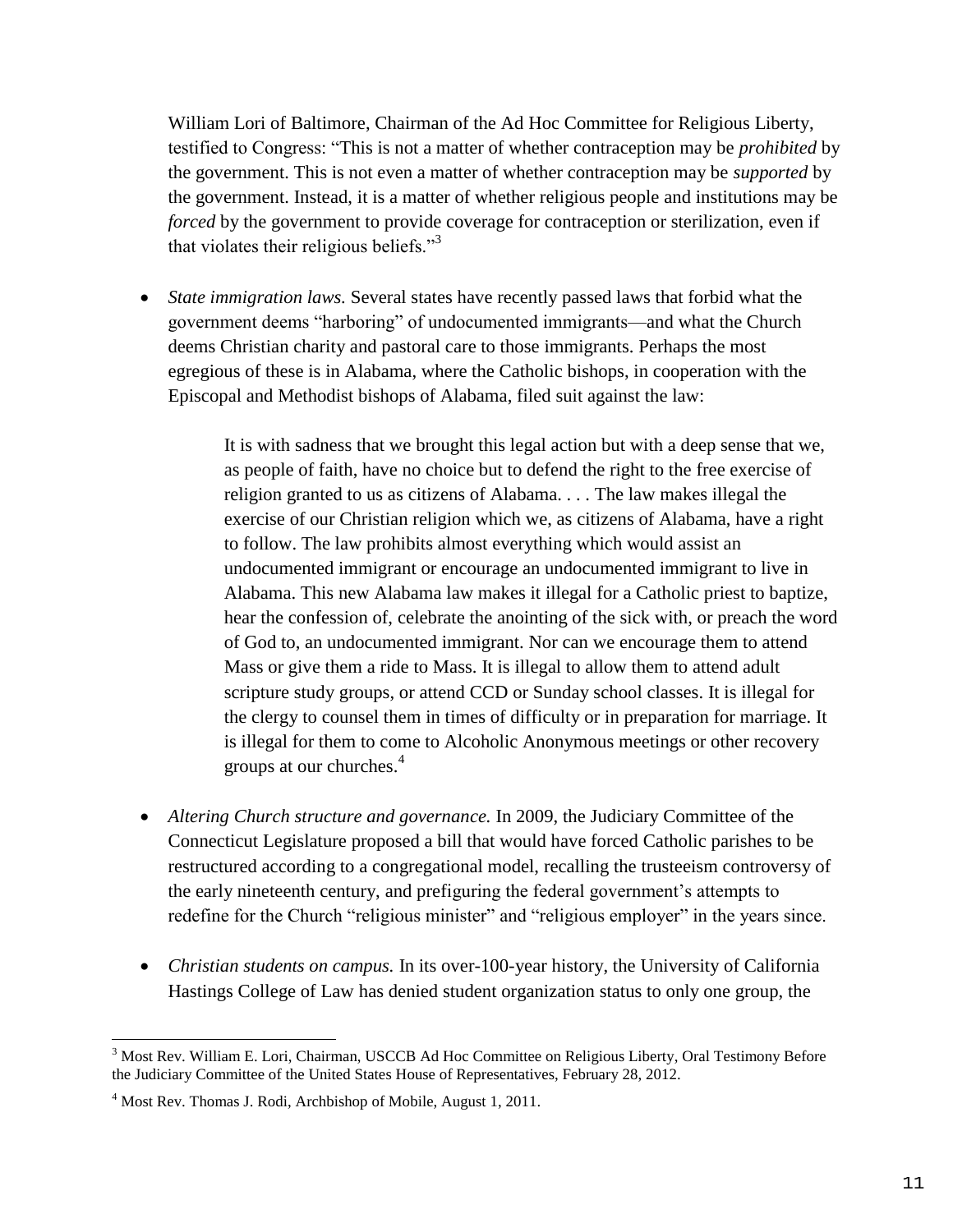Christian Legal Society, because it required its leaders to be Christian and to abstain from sexual activity outside of marriage.

- *Catholic foster care and adoption services.* Boston, San Francisco, the District of Columbia, and the state of Illinois have driven local Catholic Charities out of the business of providing adoption or foster care services—by revoking their licenses, by ending their government contracts, or both—because those Charities refused to place children with same-sex couples or unmarried opposite-sex couples who cohabit.
- *Discrimination against small church congregations.* New York City enacted a rule that barred the Bronx Household of Faith and sixty other churches from renting public schools on weekends for worship services even though non-religious groups could rent the same schools for scores of other uses. While this would not frequently affect Catholic parishes, which generally own their own buildings, it would be devastating to many smaller congregations. It is a simple case of discrimination against religious believers.
- *Discrimination against Catholic humanitarian services.* Notwithstanding years of excellent performance by the United States Conference of Catholic Bishops' Migration and Refugee Services in administering contract services for victims of human trafficking, the federal government changed its contract specifications to require us to provide or refer for contraceptive and abortion services in violation of Catholic teaching. Religious institutions should not be disqualified from a government contract based on religious belief, and they do not somehow lose their religious identity or liberty upon entering such contracts. And yet a federal court in Massachusetts, turning religious liberty on its head, has since declared that such a disqualification is *required* by the First Amendment—that the government somehow *violates* religious liberty by allowing Catholic organizations to participate in contracts in a manner consistent with their beliefs on contraception and abortion.

## **Religious Liberty Is More Than Freedom of Worship**

Religious liberty is not only about our ability to go to Mass on Sunday or pray the Rosary at home. It is about whether we can make our contribution to the common good of all Americans. Can we do the good works our faith calls us to do, without having to compromise that very same faith? Without religious liberty properly understood, all Americans suffer, deprived of the essential contribution in education, health care, feeding the hungry, civil rights, and social services that religious Americans make every day, both here at home and overseas.

What is at stake is whether America will continue to have a free, creative, and robust civil society—or whether the state alone will determine who gets to contribute to the common good,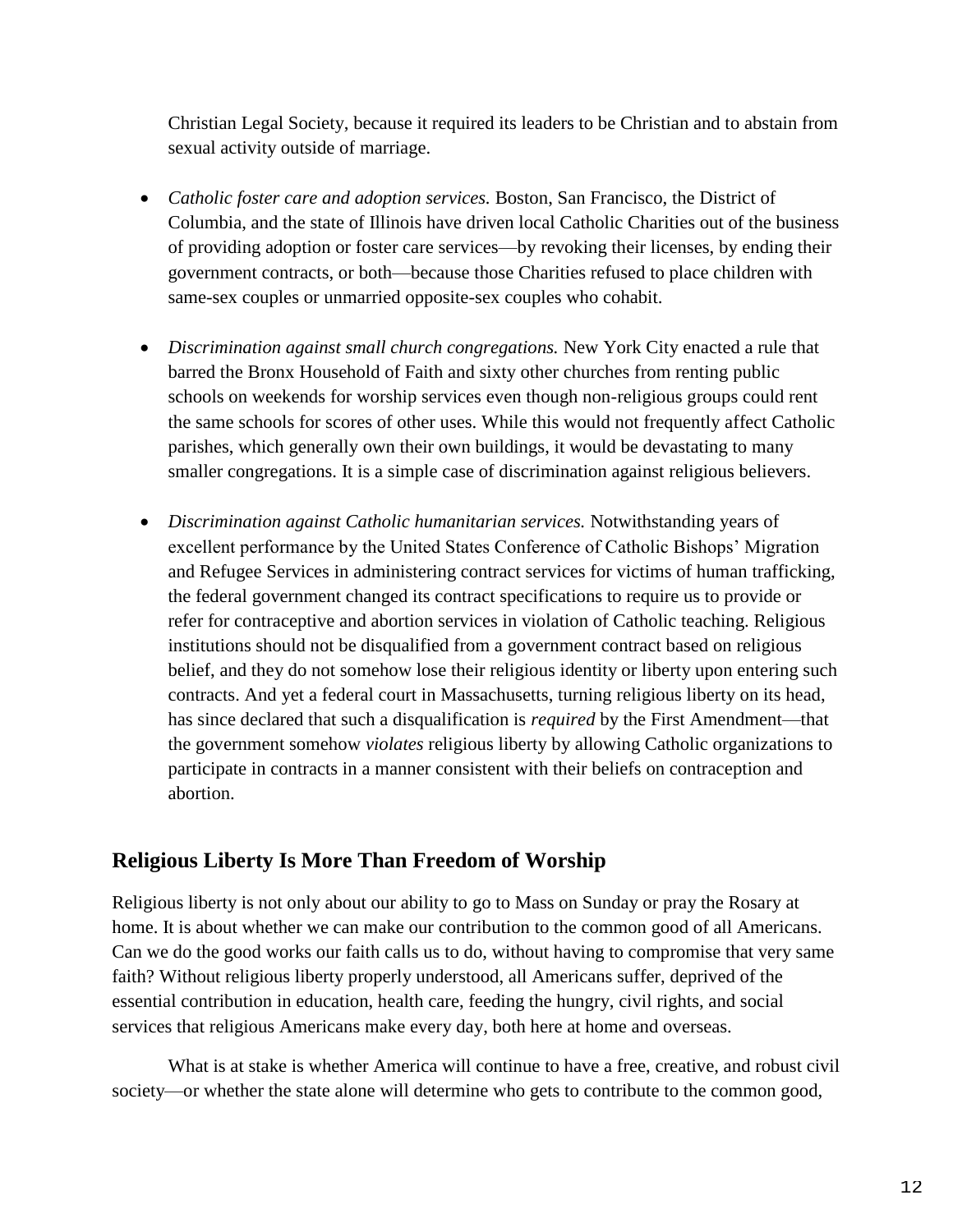and how they get to do it. Religious believers are part of American civil society, which includes neighbors helping each other, community associations, fraternal service clubs, sports leagues, and youth groups. All these Americans make their contribution to our common life, and they do not need the permission of the government to do so. Restrictions on religious liberty are an attack on civil society and the American genius for voluntary associations.

The Union of Orthodox Jewish Congregations of America issued a statement about the administration's contraception and sterilization mandate that captured exactly the danger that we face:

Most troubling, is the Administration's underlying rationale for its decision, which appears to be a view that if a religious entity is not insular, but engaged with broader society, it loses its "religious" character and liberties. Many faiths firmly believe in being open to and engaged with broader society and fellow citizens of other faiths. The Administration's ruling makes the price of such an outward approach the violation of an organization's religious principles. This is deeply disappointing.<sup>5</sup>

This is not a Catholic issue. This is not a Jewish issue. This is not an Orthodox, Mormon, or Muslim issue. It is an American issue.

### **The Most Cherished of American Freedoms**

In 1634, a mix of Catholic and Protestant settlers arrived at St. Clement's Island in Southern Maryland from England aboard the *Ark* and the *Dove.* They had come at the invitation of the Catholic Lord Baltimore, who had been granted Maryland by the Protestant King Charles I of England. While Catholics and Protestants were killing each other in Europe, Lord Baltimore imagined Maryland as a society where people of different faiths could live together peacefully. This vision was soon codified in Maryland's 1649 Act Concerning Religion (also called the "Toleration Act"), which was the first law in our nation's history to protect an individual's right to freedom of conscience.

Maryland's early history teaches us that, like any freedom, religious liberty requires constant vigilance and protection, or it will disappear. Maryland's experiment in religious toleration ended within a few decades. The colony was placed under royal control, and the Church of England became the established religion. Discriminatory laws, including the loss of political rights, were enacted against those who refused to conform. Catholic chapels were closed, and Catholics were restricted to practicing their faith in their homes. The Catholic community lived under these conditions until the American Revolution.

 $\overline{\phantom{a}}$ 

 $<sup>5</sup>$  Union of Orthodox Jewish Congregations, Statement, January 24, 2012.</sup>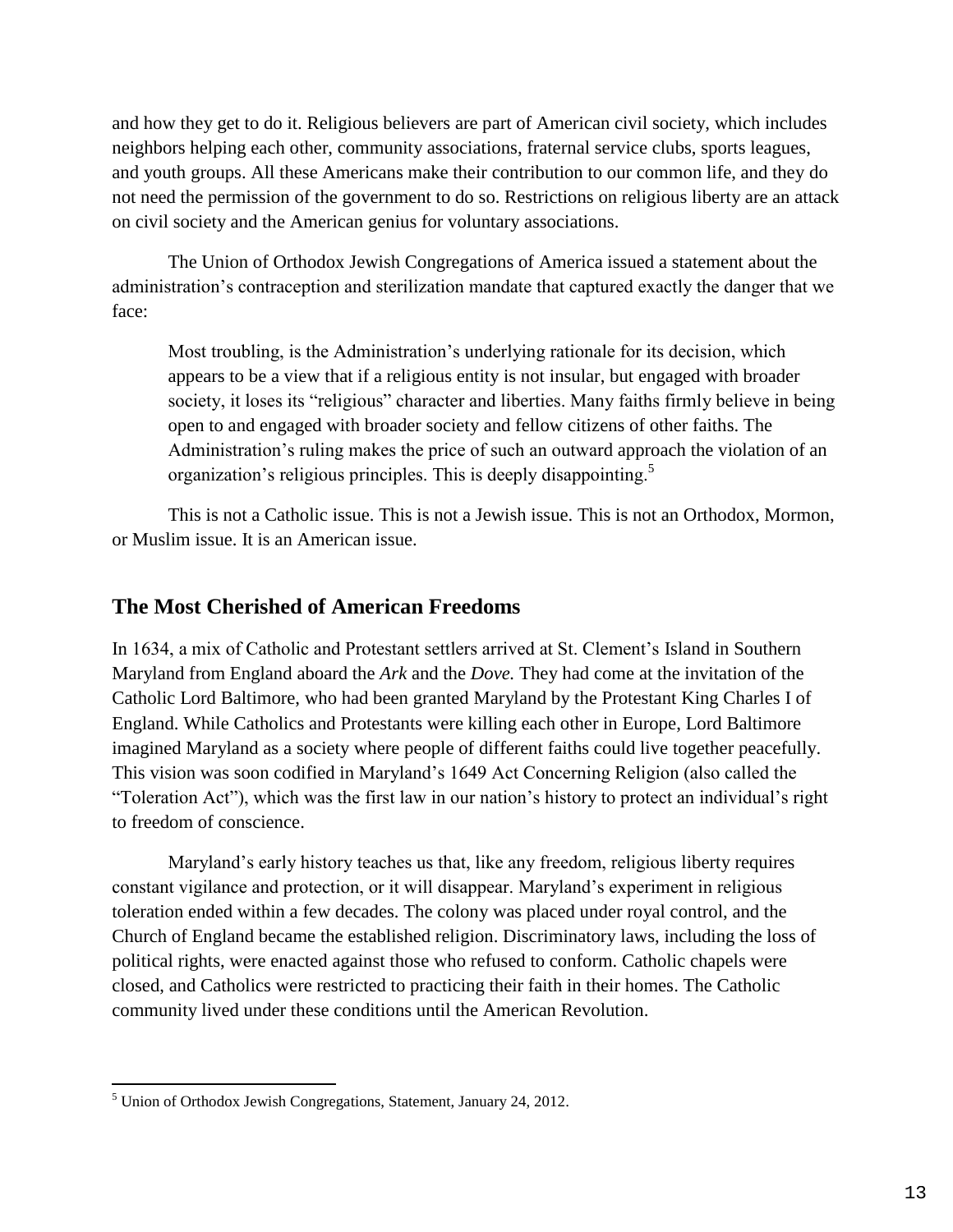By the end of the 18th century, our nation's founders embraced freedom of religion as an essential condition of a free and democratic society. James Madison, often called the Father of the Constitution, described conscience as "the most sacred of all property."<sup>6</sup> He wrote that "the Religion then of every man must be left to the conviction and conscience of every man; and it is the right of every man to exercise it as these may dictate."<sup>7</sup> George Washington wrote that "the establishment of Civil and Religious Liberty was the Motive that induced me to the field of battle."<sup>8</sup> Thomas Jefferson assured the Ursuline Sisters—who had been serving a mostly non-Catholic population by running a hospital, an orphanage, and schools in Louisiana since 1727 that the principles of the Constitution were a "sure guarantee" that their ministry would be free "to govern itself according to its own voluntary rules, without interference from the civil authority."<sup>9</sup>

It is therefore fitting that when the Bill of Rights was ratified, religious freedom had the distinction of being the First Amendment. Religious liberty is indeed the first liberty. The First Amendment guarantees that "Congress shall make no law respecting an establishment of religion, or prohibiting the free exercise thereof."

Recently, in a unanimous Supreme Court judgment affirming the importance of that first freedom, the Chief Justice of the United States explained that religious liberty is not just the first freedom for Americans; rather it is the first in the history of democratic freedom, tracing its origins back the first clauses of the Magna Carta of 1215 and beyond. In a telling example, Chief Justice Roberts illustrated our history of religious liberty in light of a Catholic issue decided upon by James Madison, who guided the Bill of Rights through Congress and is known as the architect of the First Amendment:

[In 1806] John Carroll, the first Catholic bishop in the United States, solicited the Executive's opinion on who should be appointed to direct the affairs of the Catholic Church in the territory newly acquired by the Louisiana Purchase. After consulting with President Jefferson, then-Secretary of State James Madison responded that the selection of church "functionaries" was an "entirely ecclesiastical" matter left to the Church's own judgment. The "scrupulous policy of the Constitution in guarding against a political interference with religious affairs," Madison explained, prevented the Government from rendering an opinion on the "selection of ecclesiastical individuals."<sup>10</sup>

 6 James Madison, "Property," March 29, 1792, in *The Founding Fathers*, eds. Philip B. Kurland and Ralph Lerner (Chicago: The University of Chicago Press, 1987), accessed March 27, 2012. [http://press](http://press-pubs.uchicago.edu/founders/documents/v1ch16s23.html)[pubs.uchicago.edu/founders/documents/v1ch16s23.html.](http://press-pubs.uchicago.edu/founders/documents/v1ch16s23.html)

<sup>7</sup> James Madison, "Memorial and Remonstrance Against Religious Assessment," June 20, 1785, in *The Founding Fathers*, accessed March 27, 2012. [http://press-pubs.uchicago.edu/founders/documents/amendI\\_religions43.html.](http://press-pubs.uchicago.edu/founders/documents/amendI_religions43.html)

<sup>8</sup> Michael Novak and Jana Novak, *Washington's God*, 2006.

<sup>9</sup> Anson Phelps Stokes, *Church and State in the United States* (Harper & Brothers Publishers, 1950), 678.

<sup>&</sup>lt;sup>10</sup> Hosanna-Tabor Evangelical Lutheran Church and School v. *EEOC*, 565 U.S. \_\_\_, 132 S. Ct. 694, 703 (2012).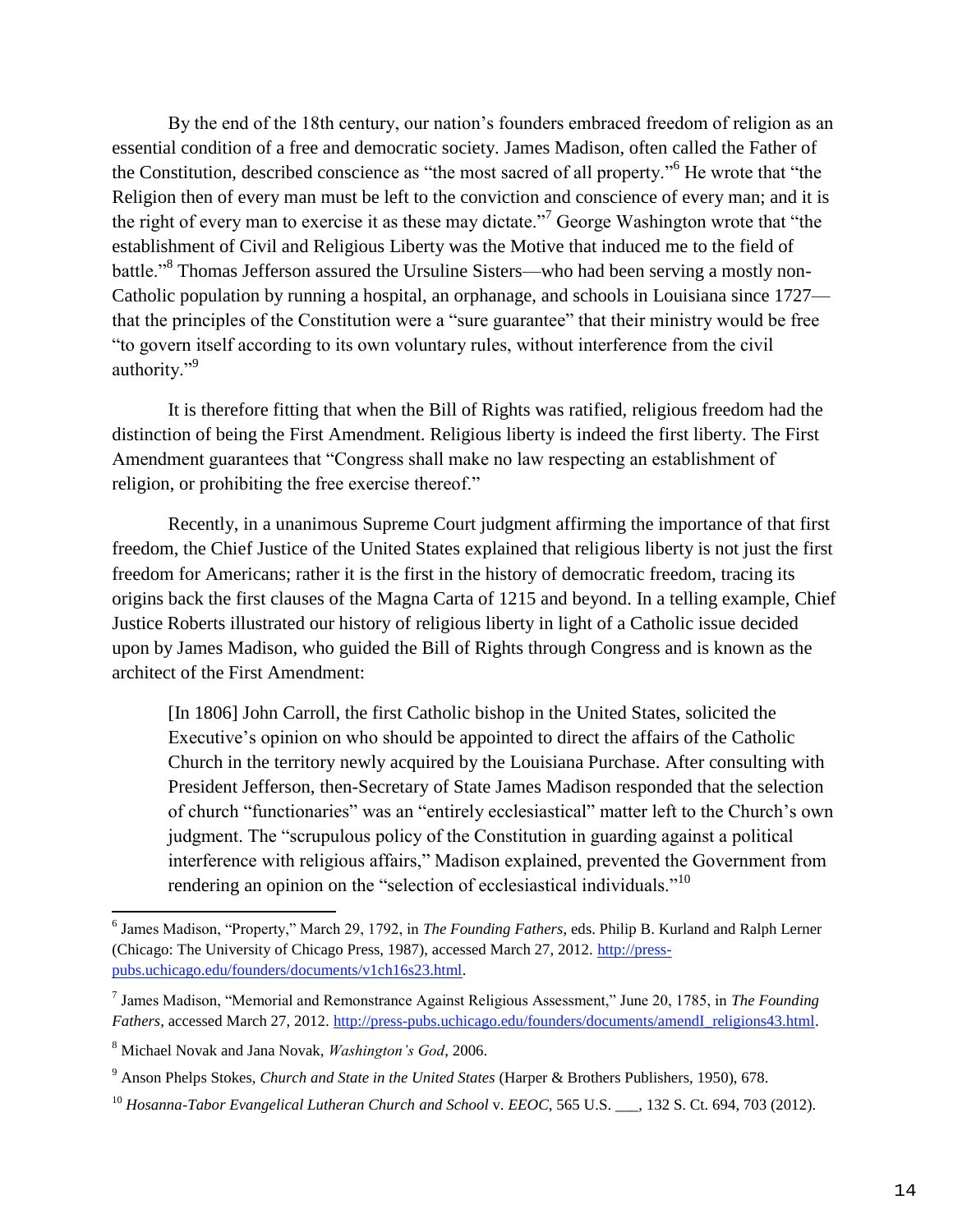That is our American heritage, our most cherished freedom. It is the first freedom because if we are not free in our conscience and our practice of religion, all other freedoms are fragile. If citizens are not free in their own consciences, how can they be free in relation to others, or to the state? If our obligations and duties to God are impeded, or even worse, contradicted by the government, then we can no longer claim to be a land of the free, and a beacon of hope for the world.

## **Our Christian Teaching**

During the civil rights movement of the 1950s and 1960s, Americans shone the light of the Gospel on a dark history of slavery, segregation, and racial bigotry. The civil rights movement was an essentially religious movement, a call to awaken consciences, not only an appeal to the Constitution for America to honor its heritage of liberty.

In his famous "Letter from Birmingham Jail" in 1963, Rev. Martin Luther King Jr. boldly said, "The goal of America is freedom." As a Christian pastor, he argued that to call America to the full measure of that freedom was the specific contribution Christians are obliged to make. He rooted his legal and constitutional arguments about justice in the long Christian tradition:

I would agree with Saint Augustine that "An unjust law is no law at all." Now what is the difference between the two? How does one determine when a law is just or unjust? A just law is a man-made code that squares with the moral law or the law of God. An unjust law is a code that is out of harmony with the moral law. To put it in the terms of Saint Thomas Aquinas, an unjust law is a human law that is not rooted in eternal law and natural law.<sup>11</sup>

It is a sobering thing to contemplate our government enacting an unjust law. An unjust law cannot be obeyed. In the face of an unjust law, an accommodation is not to be sought, especially by resorting to equivocal words and deceptive practices. If we face today the prospect of unjust laws, then Catholics in America, in solidarity with our fellow citizens, must have the courage not to obey them. No American desires this. No Catholic welcomes it. But if it should fall upon us, we must discharge it as a duty of citizenship and an obligation of faith.

It is essential to understand the distinction between conscientious objection and an unjust law. Conscientious objection permits some relief to those who object to a just law for reasons of conscience—conscription being the most well-known example. An unjust law is "no law at all." It cannot be obeyed, and therefore one does not seek relief from it, but rather its repeal.

 $\overline{\phantom{a}}$ 

<sup>&</sup>lt;sup>11</sup> Martin Luther King Jr., "Letter from Birmingham Jail," April 16, 1963.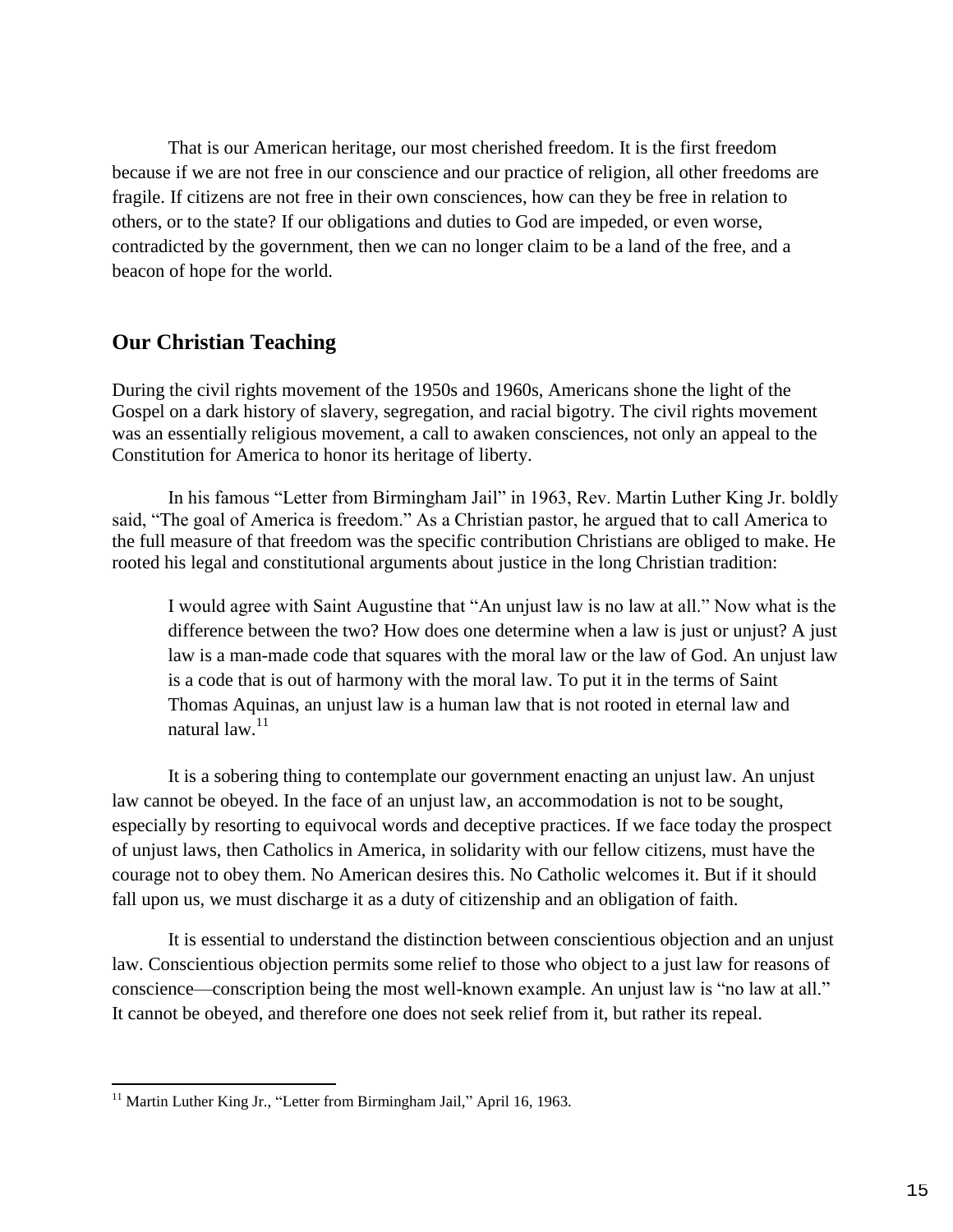The Christian church does not ask for special treatment, simply the rights of religious freedom for all citizens. Rev. King also explained that the church is neither the master nor the servant of the state, but its conscience, guide, and critic.

As Catholics, we know that our history has shadows too in terms of religious liberty, when we did not extend to others the proper respect for this first freedom. But the teaching of the Church is absolutely clear about religious liberty:

The human person has a right to religious freedom. This freedom means that all men are to be immune from coercion on the part of individuals or of social groups and of any human power, in such wise that in matters religious no one is to be forced to act in a manner contrary to his own beliefs … whether privately or publicly, whether alone or in association with others, within due limits. . . . This right of the human person to religious freedom is to be recognized in the constitutional law whereby society is governed. Thus it is to become a civil right.<sup>12</sup>

As Catholics, we are obliged to defend the right to religious liberty for ourselves and for others. We are happily joined in this by our fellow Christians and believers of other faiths.

A recent letter to President Obama from some sixty religious leaders, including Christians of many denominations and Jews, argued that "it is emphatically not only Catholics who deeply object to the requirement that health plans they purchase must provide coverage of contraceptives that include some that are abortifacients."<sup>13</sup>

More comprehensively, a theologically rich and politically prudent declaration from Evangelicals and Catholics Together made a powerful case for greater vigilance in defense of religious freedom, precisely as a united witness animated by the Gospel of Jesus Christ.<sup>14</sup> Their declaration makes it clear that as Christians of various traditions we object to a "naked public square," stripped of religious arguments and religious believers. We do not seek a "sacred public square" either, which gives special privileges and benefits to religious citizens. Rather, we seek a civil public square, where all citizens can make their contribution to the common good. At our best, we might call this an American public square.

The Lord Jesus came to liberate us from the dominion of sin. Political liberties are one part of that liberation, and religious liberty is the first of those liberties. Together with our fellow Christians, joined by our Jewish brethren, and in partnership with Americans of other religious

 $\overline{a}$ 

<sup>12</sup> Second Vatican Council, *Declaration on Religious Liberty (Dignitatis Humanae)*, no. 2, in *The Documents of Vatican II*, ed. Walter M. Abbott (New York: Guild Press, 1966).

<sup>&</sup>lt;sup>13</sup> Letter from Leith Anderson *et al.* to President Obama, December 21, 2011 (available at [www.becketfund.org/wp](http://www.becketfund.org/wp-content/uploads/2011/12/To-President-NonCatholics-RelExemptionSigned.pdf)[content/uploads/2011/12/To-President-NonCatholics-RelExemptionSigned.pdf\)](http://www.becketfund.org/wp-content/uploads/2011/12/To-President-NonCatholics-RelExemptionSigned.pdf).

<sup>14</sup> Evangelicals and Catholics Together, "In Defense of Religious Freedom," *First Things*, March 2012.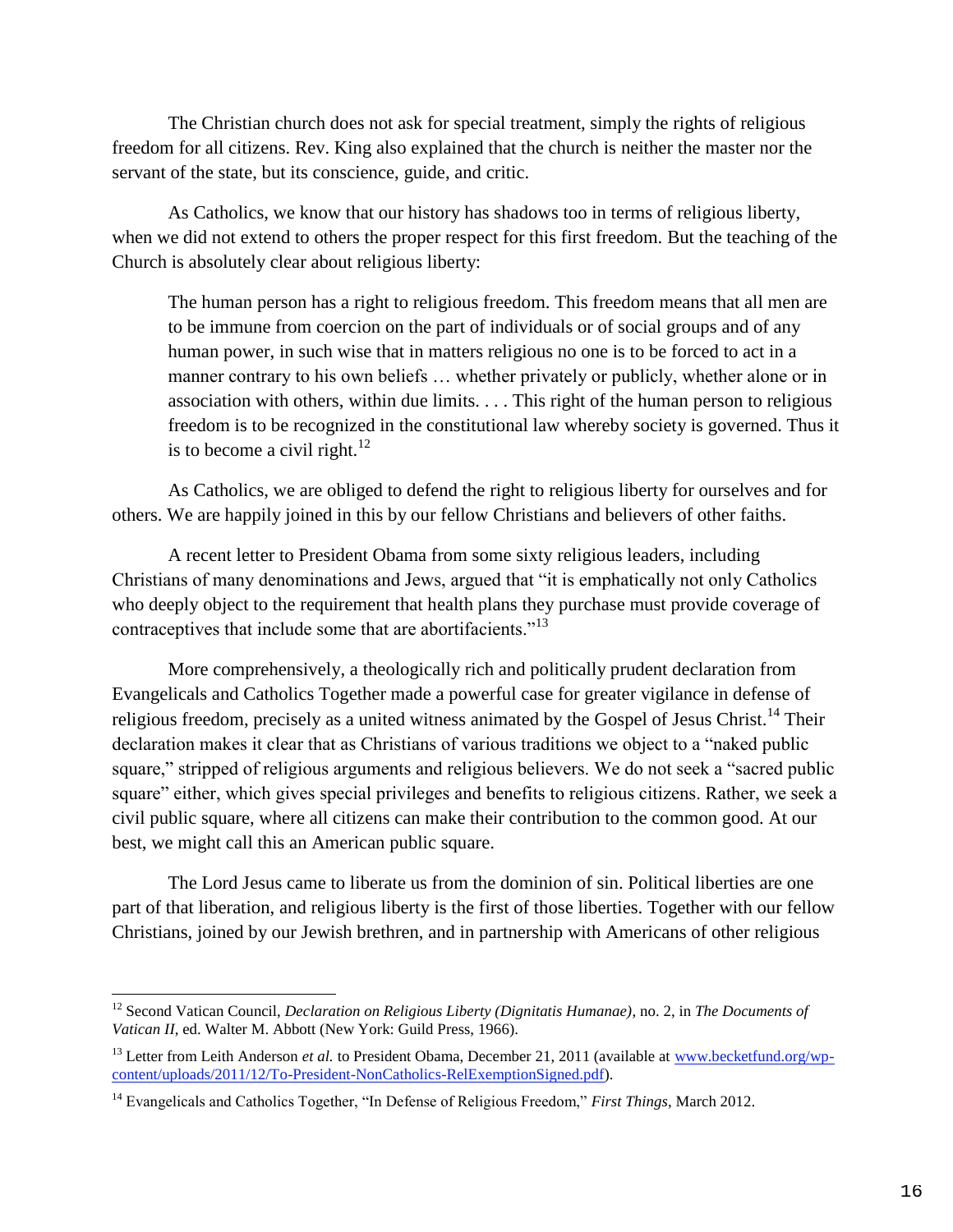traditions, we affirm that our faith requires us to defend the religious liberty granted us by God, and protected in our Constitution.

## **Martyrs Around the World**

In this statement, as bishops of the United States, we are addressing ourselves to the situation we find here at home. At the same time, we are sadly aware that religious liberty in many other parts of the world is in much greater peril. Our obligation at home is to defend religious liberty robustly, but we cannot overlook the much graver plight that religious believers, most of them Christian, face around the world. The age of martyrdom has not passed. Assassinations, bombings of churches, torching of orphanages—these are only the most violent attacks Christians have suffered because of their faith in Jesus Christ. More systematic denials of basic human rights are found in the laws of several countries, and also in acts of persecution by adherents of other faiths.

If religious liberty is eroded here at home, American defense of religious liberty abroad is less credible. And one common threat, spanning both the international and domestic arenas, is the tendency to reduce the freedom of religion to the mere freedom of worship. Therefore, it is our task to strengthen religious liberty at home, in this and other respects, so that we might defend it more vigorously abroad. To that end, American foreign policy, as well as the vast international network of Catholic agencies, should make the promotion of religious liberty an ongoing and urgent priority.

## **"All the Energies the Catholic Community Can Muster"**

What we ask is nothing more than that our God-given right to religious liberty be respected. We ask nothing less than that the Constitution and laws of the United States, which recognize that right, be respected.

In insisting that our liberties as Americans be respected, we know as bishops that what our Holy Father said is true. This work belongs to "an engaged, articulate and well-formed Catholic laity endowed with a strong critical sense vis-à-vis the dominant culture."

As bishops we seek to bring the light of the Gospel to our public life, but the work of politics is properly that of committed and courageous lay Catholics. We exhort them to be both engaged and articulate in insisting that as Catholics and as Americans we do not have to choose between the two. There is an urgent need for the lay faithful, in cooperation with Christians, Jews, and others, to impress upon our elected representatives the importance of continued protection of religious liberty in a free society.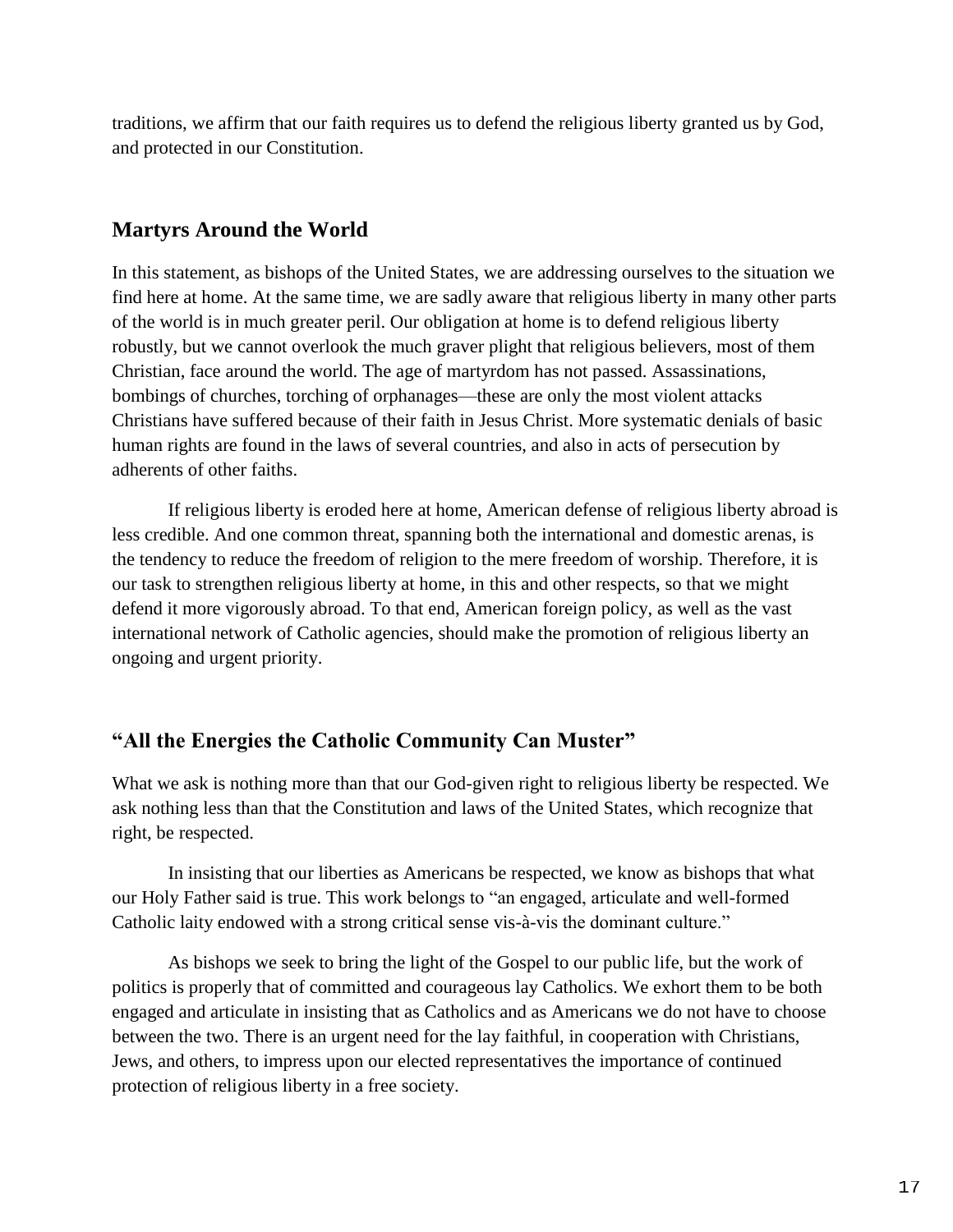We address a particular word to those holding public office. It is your noble task to govern for the common good. It does not serve the common good to treat the good works of religious believers as a threat to our common life; to the contrary, they are essential to its proper functioning. It is also your task to protect and defend those fundamental liberties guaranteed by the Bill of Rights. This ought not to be a partisan issue. The Constitution is not for Democrats or Republicans or Independents. It is for all of us, and a great nonpartisan effort should be led by our elected representatives to ensure that it remains so.

We recognize that a special responsibility belongs to those Catholics who are responsible for our impressive array of hospitals, clinics, universities, colleges, schools, adoption agencies, overseas development projects, and social service agencies that provide assistance to the poor, the hungry, immigrants, and those faced with crisis pregnancies. You do the work that the Gospel mandates that we do. It is you who may be forced to choose between the good works we do by faith, and fidelity to that faith itself. We encourage you to hold firm, to stand fast, and to insist upon what belongs to you by right as Catholics and Americans. Our country deserves the best we have to offer, including our resistance to violations of our first freedom.

To our priests, especially those who have responsibility for parishes, university chaplaincies, and high schools, we ask for a catechesis on religious liberty suited to the souls in your care. As bishops we can provide guidance to assist you, but the courage and zeal for this task cannot be obtained from another—it must be rooted in your own concern for your flock and nourished by the graces you received at your ordination.

Catechesis on religious liberty is not the work of priests alone. The Catholic Church in America is blessed with an immense number of writers, producers, artists, publishers, filmmakers, and bloggers employing all the means of communications—both old and new media—to expound and teach the faith. They too have a critical role in this great struggle for religious liberty. We call upon them to use their skills and talents in defense of our first freedom.

Finally to our brother bishops, let us exhort each other with fraternal charity to be bold, clear, and insistent in warning against threats to the rights of our people. Let us attempt to be the "conscience of the state," to use Rev. King's words. In the aftermath of the decision on contraceptive and sterilization mandates, many spoke out forcefully. As one example, the words of one of our most senior brothers, Cardinal Roger Mahony, thirty-five years a bishop and recently retired after twenty-five years as archbishop of Los Angeles, provide a model for us here: "I cannot imagine a more direct and frontal attack on freedom of conscience than this ruling today. This decision must be fought against with all the energies the Catholic community can muster."<sup>15</sup>

 $\overline{\phantom{a}}$ 

<sup>15</sup> Cardinal Roger Mahony, "Federal Government Mandate for Contraceptive/Sterilization Coverage," *Cardinal Roger Mahony Blogs L.A.* (blog), January 20, 2012[, cardinalrogermahonyblogsla.blogspot.com/2012/01/federal](http://cardinalrogermahonyblogsla.blogspot.com/2012/01/federal-government-mandate-for.html)[government-mandate-for.html.](http://cardinalrogermahonyblogsla.blogspot.com/2012/01/federal-government-mandate-for.html)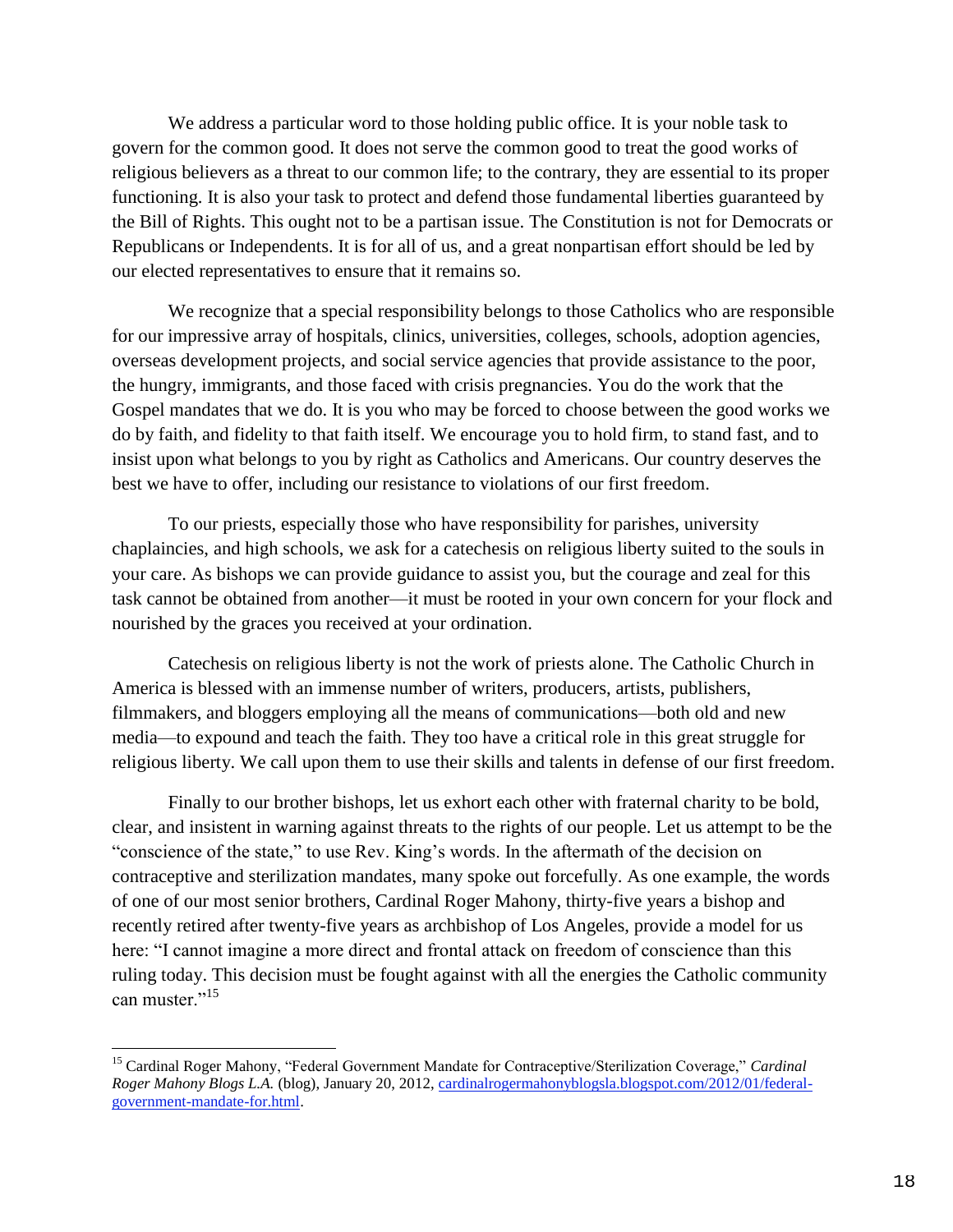## **A Fortnight for Freedom**

In particular, we recommend to our brother bishops that we focus "all the energies the Catholic community can muster" in a special way this coming summer. As pastors of the flock, our privileged task is to lead the Christian faithful in prayer.

Both our civil year and liturgical year point us on various occasions to our heritage of freedom. This year, we propose a special "fortnight for freedom," in which bishops in their own dioceses might arrange special events to highlight the importance of defending our first freedom. Our Catholic institutions also could be encouraged to do the same, especially in cooperation with other Christians, Jews, people of other faiths, and indeed, all who wish to defend our most cherished freedom.

We suggest that the fourteen days from June 21—the vigil of the Feasts of St. John Fisher and St. Thomas More—to July 4, Independence Day, be dedicated to this "fortnight for freedom"—a great hymn of prayer for our country. Our liturgical calendar celebrates a series of great martyrs who remained faithful in the face of persecution by political power—St. John Fisher and St. Thomas More, St. John the Baptist, SS. Peter and Paul, and the First Martyrs of the Church of Rome. Culminating on Independence Day, this special period of prayer, study, catechesis, and public action would emphasize both our Christian and American heritage of liberty. Dioceses and parishes around the country could choose a date in that period for special events that would constitute a great national campaign of teaching and witness for religious liberty.

In addition to this summer's observance, we also urge that the Solemnity of Christ the King—a feast born out of resistance to totalitarian incursions against religious liberty—be a day specifically employed by bishops and priests to preach about religious liberty, both here and abroad.

To all our fellow Catholics, we urge an intensification of your prayers and fasting for a new birth of freedom in our beloved country. We invite you to join us in an urgent prayer for religious liberty.

*Almighty God, Father of all nations, For freedom you have set us free in Christ Jesus (Gal 5:1). We praise and bless you for the gift of religious liberty, the foundation of human rights, justice, and the common good. Grant to our leaders the wisdom to protect and promote our liberties; By your grace may we have the courage to defend them, for ourselves and for all those who live in this blessed land. We ask this through the intercession of Mary Immaculate, our patroness,*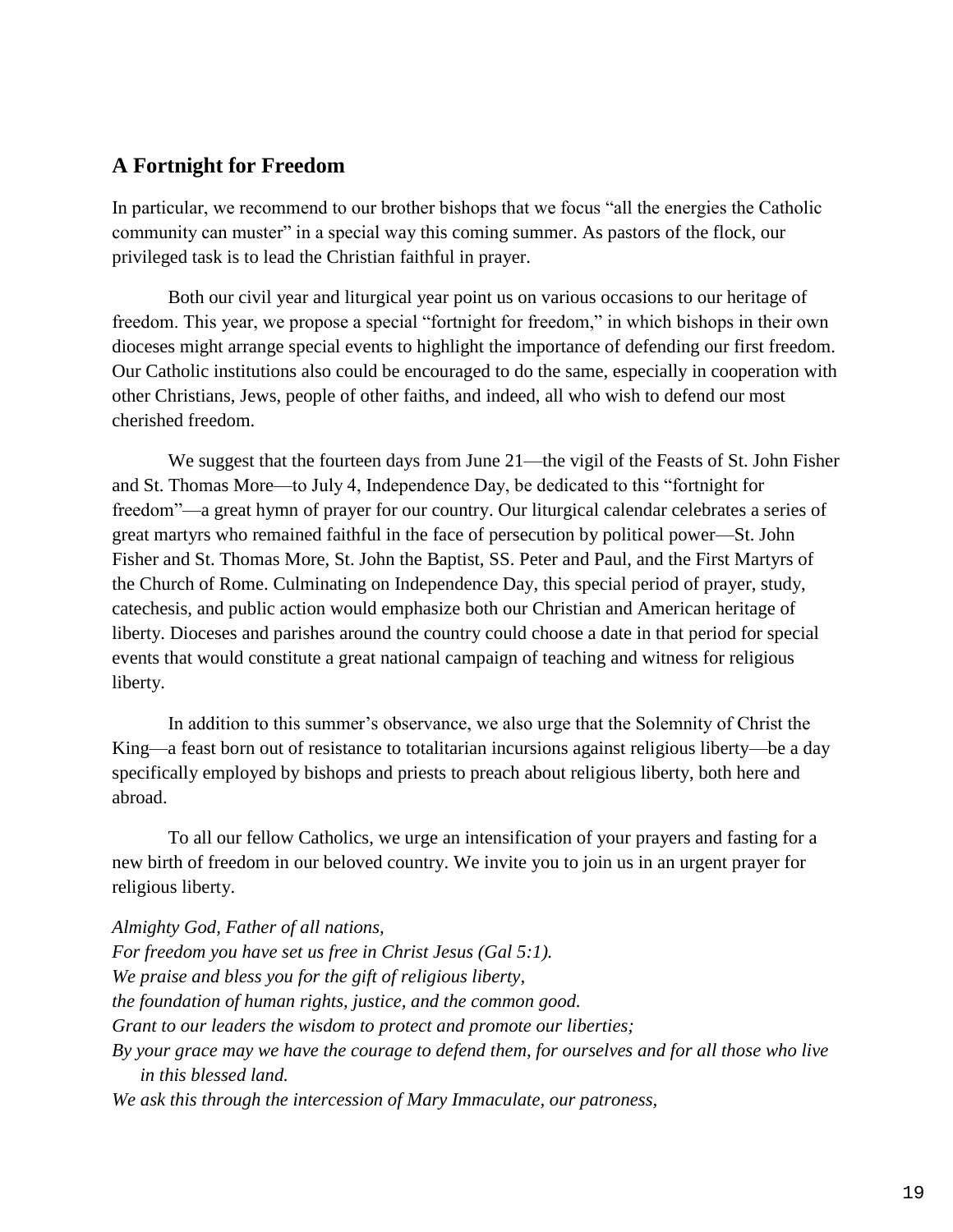*and in the name of your Son, our Lord Jesus Christ, in the unity of the Holy Spirit, with whom you live and reign, one God, for ever and ever. Amen.*

## Acknowledgments

Excerpts from *The Documents of Vatican II*, Walter M. Abbott, SJ, General Editor, copyright © 1966 by America Press, Inc. Reprinted with permission. All rights reserved.

Excerpt from Pope Benedict XVI, *Ad limina* address to bishops of the United States, January 19, 2012, copyright © 2012, Libreria Editrice Vaticana, Vatican City. Used with permission. All rights reserved.

Copyright © 2012, United States Conference of Catholic Bishops, Washington, DC. All rights reserved. No part of this work may be reproduced or transmitted in any form or by any means, electronic or mechanical, including photocopying, recording, or by any information storage and retrieval system, without permission in writing from the copyright holder.

The document *Our First, Most Cherished Liberty: A Statement on Religious Liberty*, was developed by the Ad Hoc Committee for Religious Liberty of the United States Conference of Catholic Bishops (USCCB). It was approved by the Administrative Committee of the USCCB at its March 2012 meeting as a statement of the Committee and has been authorized for publication by the undersigned.

> Msgr. Ronny E. Jenkins, JCD General Secretary, USCCB

## Ad Hoc Committee for Religious Liberty

#### **Chairman**

Most Rev. William E. Lori, Archbishop of Baltimore

#### **Bishop Members**

Cardinal Donald Wuerl, Archbishop of Washington Most Rev. Charles J. Chaput, OFM Cap, Archbishop of Philadelphia Most Rev. Wilton D. Gregory, Archbishop of Atlanta Most Rev. John C. Nienstedt, Archbishop of St. Paul–Minneapolis Most Rev. Thomas J. Rodi, Archbishop of Mobile Most Rev. J. Peter Sartain, Archbishop of Seattle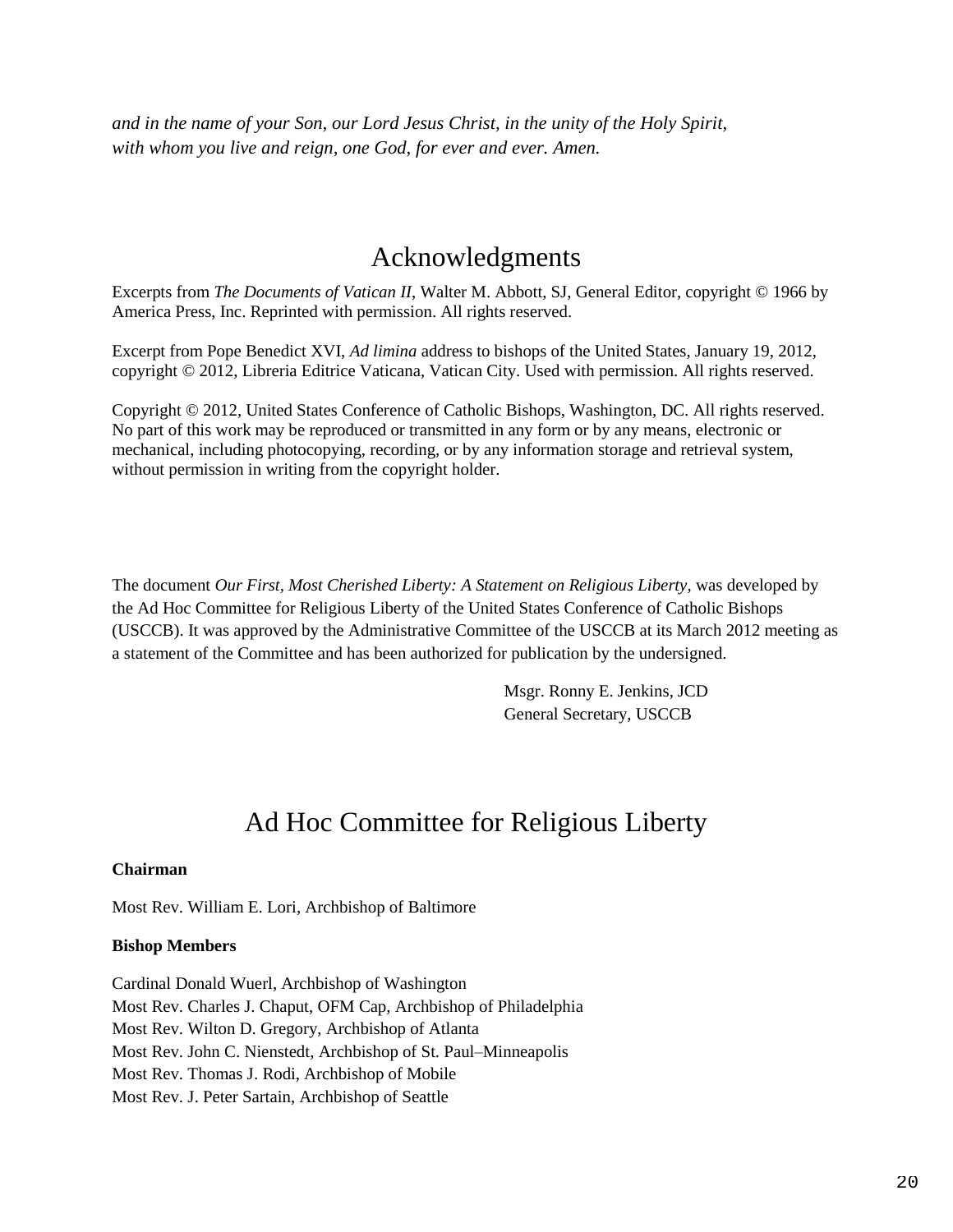Most Rev. John O. Barres, Bishop of Allentown Most Rev. Daniel E. Flores, Bishop of Brownsville Most Rev. Thomas J. Olmsted, Bishop of Phoenix Most Rev. Thomas J. Paprocki, Bishop of Springfield, IL

#### **Bishop Consultants**

Most Rev. José H. Gomez, Archbishop of Los Angeles Most Rev. Stephen E. Blaire, Bishop of Stockton Most Rev. Joseph P. McFadden, Bishop of Harrisburg Most Rev. Richard E. Pates, Bishop of Des Moines Most Rev. Kevin C. Rhoades, Bishop of Fort Wayne–South Bend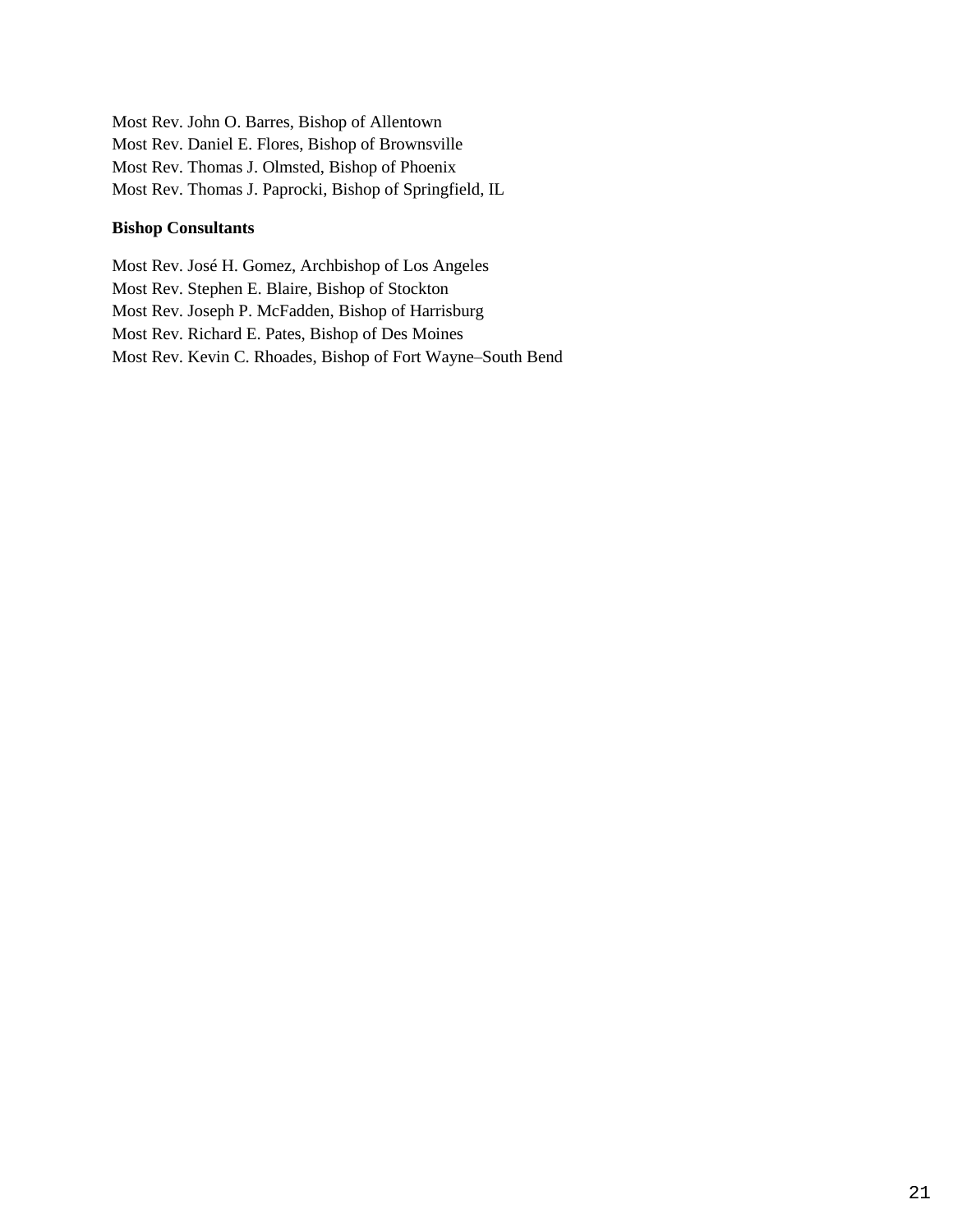# nerica

Published on *America Magazine* [\(http://americamagazine.org](http://americamagazine.org))

[Home](http://americamagazine.org/) > A Balancing Act

## **A B A L A N C I N G A C T**

[March](http://americamagazine.org/toc-past/2012-03-05) 5, 2012 [1] David [Hollenbach](http://americamagazine.org/users/david-hollenbach) [2], Thomas A. [Shannon](http://americamagazine.org/users/thomas-shannon) [3] Catholic teaching on the church's rightsand the rights of all

Although the presidential election is 10 months away, some rhetorical fires are already raging. Key issues, asidentified by some candidates and by the U.S. Catholic bishops, include abortion, gay marriage and contraception. Rightly or wrongly, many people think no politicalcompromise is possible on these matters. And in this year's electoral politics, religious freedom is being invoked in ways that have political implications.

Catholic teaching on religious freedom provides a carefully nuanced framework for considering these debates. One element of the tradition requires respect for the church's right to play an active role in public life. The Catholic understanding of religious freedom stands in sharp contrast to secularizing approaches to public life and privatistic interpretations of the place ofreligion. The contrast is particularly evident in the way the U.S. bishops have linked their opposition to same-sex relationships and gay marriage to their exercise of religious freedom. They state that the human rights of all persons must be protected, but that this "should be done without sacrificing the bedrock of society that is marriage and the family and without violating the religiousliberty of persons and



THE NATIONAL CATHOLIC REVIEW

institutions." This linkage echoes controversies about whether Catholic institutions can be legally required to provide family health care benefits for the partners of employeesin same-sex relationships, provide adoption servicesto gay couples or fund insurance plansthat cover contraception.

#### **Civil Law and Moral Values**

Argument about the role of the U.S. bishops in public life reached high intensity during the debate over the Affordable Health Care Act enacted in 2010. Though the bishops have been long-time supporters of affordable, universal health care insurance for all Americans, they opposed the health care bill because they concluded that the bill could allow tax dollars to fund abortions. Yet this position was not a matter of moral principle; it was a prudential judgment about consequencesthey thought might follow were the legislation passed. Whether the bishops were right in their judgment on thiscomplex public policy has been questioned.

Unquestionably, the bishops' opposition to the Affordable Health Care bill was an exercise of their right to religious freedom. But how does their exercise of religiousfreedom relate to their other moralconcerns, such asthe right of all personsto adequate health care? When religiousfreedom is exercised to advocate legislative policy to enforce certain moralstandards, like opposition to abortion or same-sex marriage, the role ofcivil law in the enforcement of moral norms comes to the fore. When and how is civil legislation an appropriate means for the promotion of the moral norms taught by the church's magisterium?



These questions, present in the current electoral debates, join two distinct but overlapping issues—moral pluralism among the U.S. population and an increasing politicization ofreligiousissues. In Robert Putnam and David Campbell's book *American Grace: How Religion Divides and Unites Us*, two findings are significant. First, largely because post-baby-boomer generations are alienated from Catholic and evangelical leaders' positions on gay rights and abortion, younger Americans have become increasingly secularized. The percentage of young people who say they have "no religion" increased from 5 percent in the 1970s, '80s and '90sto 25 percent today.

Second, there is a notable correlation be-tween being actively engaged in a religious community and supporting the Republican Party; there is a similar link between not being active in any religiouscommunity and supporting the Democratic Party. The so-called "God-gap" in American political alignment revolves primarily around the issues of abortion and homosexual relationships. Those who are pro-life and pro-traditional marriage are likely to be believers

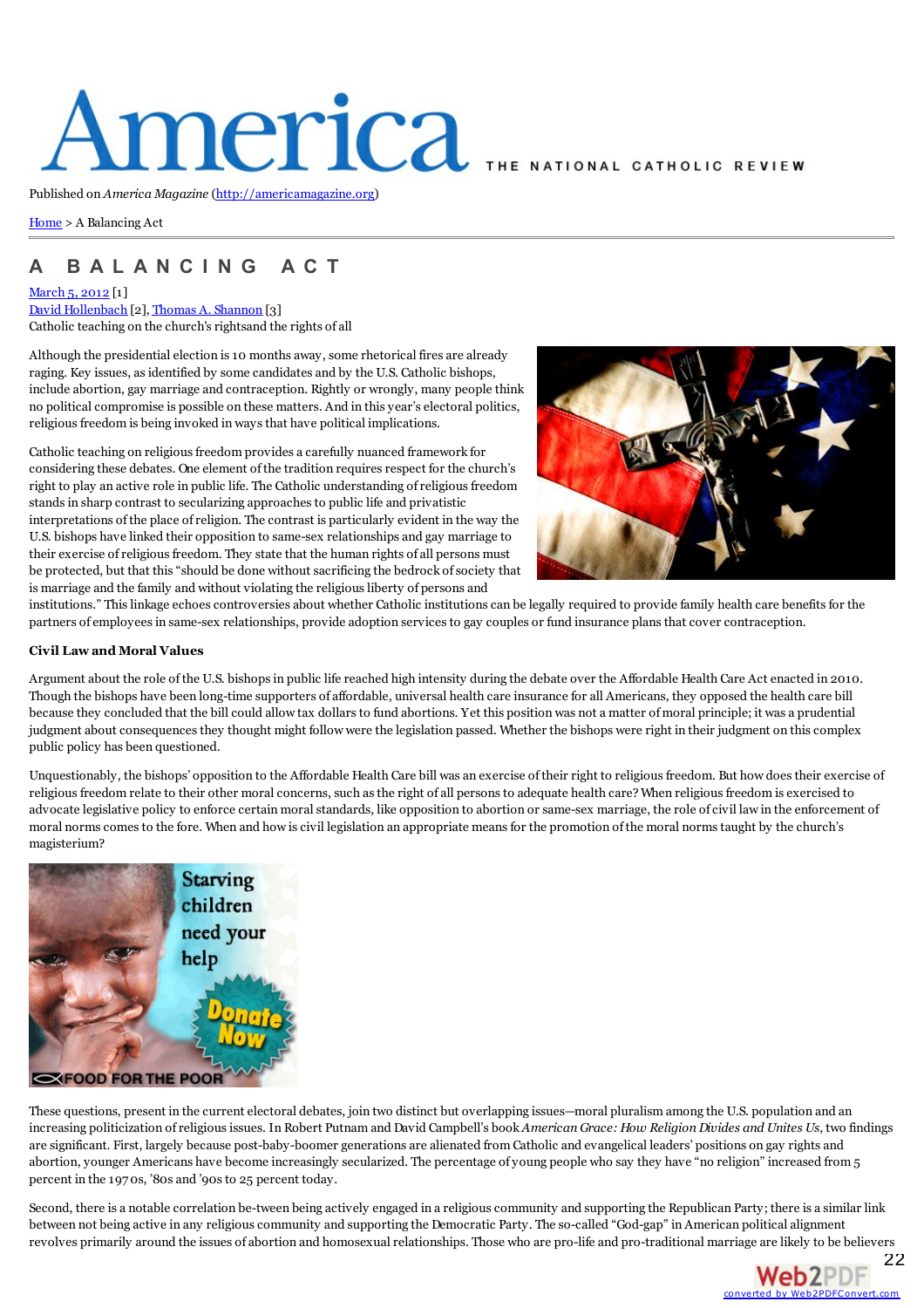and Republicans, while those who are pro-choice and pro-gay rights are increasingly secular and Democratic. Abortion and homosexuality overshadow a range of other public issues ofmoral importance: avoidance ofwar, discontinuation of the death penalty, promotion of economic justice through jobs and just wages, provision of affordable health care, overcoming racial and gender discrimination, alleviation of global poverty and the promotion of human rights.

Mary Jo Bane, of Harvard University's Kennedy School ofGovernment, has argued that polarization in politicsis making it increasingly difficult for Americans to agree on or to achieve common purposes in national life. Since the Catholic moral tradition sees the promotion of the common good as the principal purpose of law and politics, one can ask whether polarization ought not to be raising serious concerns among Catholics.

Neither the unity ofsociety nor the concerns of those who are religiously active should override all other values asthe church determinesits pastoral agenda. But some moral questions may have such importance that pursuing them justifies pastoral actions that lead to social conflict and the departure of some people from active involvement in the church. Still, if religio-political polarization threatens efforts to work for the common good and occasions a sharp decline in active participation in the religious community by the younger generation, then careful consideration is called for about how church leaders approach public policies on abortion, contraception and same-sex relationships.

#### **A Modest Approach**

Catholic moral tradition has long stressed that civil law should be founded on moral values. But it also stresses that civil law need not seek to abolish all immoral activitiesin society. For one thing, such a goal isimpossible to attain. Since it is very unlikely that a majority of people in a particular society will be fully virtuous, civil law should not try to coerce people to move dramatically beyond the level of virtue they have already attained. Such efforts would likely produce resistance, bringing civil law into disrepute and leading to an outcome that may be worse than pursuing more modest moral goals.

Following this approach, John Courtney Murray, S.J., observed that efforts to promote virtue in sexual matters through civil coercion are particularly unlikely to succeed. In the mid-1960s Father Murray drew on Thomas Aquinasto argue that preventing the use ofcontraception by civil legislation would likely be unsuccessful. Similarly, Father Murray appealed to Aquinasto argue that the goal ofcivil law isto promote public morality, which islimited to achieving the common good of the population. Father Murray acknowledged that whether contraception was a matter of public or private morality could be disputed, but he argued that the case for holding it to be a matter of private morality was"sufficiently conclusive." He argued that the church should not try to keep laws on the books preventing the sale of contraceptives.

Father Murray further noted that using civil law to prohibit the sale ofcontraceptives wasinappropriate, because many people rejected the argument that contraception wasimmoral, and others, including some religiousleaders, held that it could be morally required as a meansto responsible parenthood. Although Father Murray did not accept this argument, he argued against seeking to translate the Catholic moral objection to contraception into a civil ban because of the diversity of positionsin society. Though the church could teach its membersthat birth control—among other issues—is morally unacceptable, the moral role ofcivil law islimited. The church should not ask the state to do what it has not been able to convince its own membersto do.

This affirmation of both the reality of pluralism and the moral importance of the religious beliefs of others is directly relevant to our contemporary debates over how a society should frame civil laws on matters about which there isconsiderable moral and religious disagreement. Should the government use civil legislation and coercive regulation to prevent abortion and same-sex relationships?Or on these mattersshould the church and other moral educators, like the family, seek to develop the virtue in people that will lead them to do what isright without their being compelled by threat of police action?

#### **Avoiding Confrontation**

Regarding the recent requirement from the U.S. Department of Health and Human Services that health insurance must now cover contraception, this policy is a lamentable failure by the administration to take the religious and moral concerns of Catholic leadership as seriously as they should. Still, this failure ought not lead to a church/state confrontation. We would suggest that since the H.H.S. policy mandatesinsurance coverage ofcontraception and not its use, Catholic institutions could rightly regard provision of health insurance in line with H.H.S. regulations as a form of "remote or indirect material cooperation" with the contraceptive action the church officially regards asimmoral. The harm to the common good of not providing full health insurance to employees at Catholic institutions or of separating these institutions from formal connection with the church could be disproportionate. One need not see the recent H.H.S. ruling as drawing "a line in the sand" or as a direct threat to Catholic religiousfreedom, as Cardinal Timothy Dolan, president of the U.S. Conference of Catholic Bishops, has argued. Following standard principles of the Catholic moral tradition, some compromise between church and state on this matter can be sought.

The Second Vatican Council's"Declaration on Religious Freedom" stated that the way government should respond to matters on which there is moral or religious disagreement should be based on a presupposition in favor of freedom. Freedom "isto be respected asfar as possible, and curtailed only when and in so far as necessary." Father Murray added that this means freedom should be limited only so far as necessary to preserve society's very existence.

Both Father Murray and the councilspecify when such threats exist and thus when religiousfreedom can be limited and when it cannot. The criteria are the standards of "public order." Public order includes three elements: justice, which secures the rights of all citizens; public peace, which itself is grounded in justice; and those standards of public morality on which consensus existsin society. Public order is a moralconcept—the minimal level ofmorality that protectsthe most basic prerequisites ofsocial life. These prerequisitesinclude protection of the levels of justice and peace required for a civilsociety to exist at all. When such requirements of public order are endangered, the use of the coercive power of the state isjustified, even to limit religiousfreedom.

Drawing on Father Murray's analysis, we can conclude that the question to be addressed regarding same-sex relationships, abortion and contraception in the United States today is whether permissive stances toward each threaten social life, and whether the justice and public peace that sustain social life require that each be prohibited by law. Clearly, some religiousleaders(including bishops) believe that abortion and same-sex relationships do threaten social life. They hold that civil recognition of same-sex partnerships threatens the family bonds that hold society together, and that abortion is the unjustified taking of innocent human life. The bishops argue that the standards of justice and public morality can be invoked to support the use ofcoercive governmental power to limit same-sex partnerships and prevent abortion.

A significant number ofU.S. citizens do not agree with the bishops;some who disagree do so on religious grounds. One could argue that those who disagree with the bishops are simply in error when they hold that homosexual partnerships based on mutual love and commitment can be morally justifiable, or when they conclude that in some tragic circumstances abortion might, with regrets, be justified. It is appropriate here to recall Vatican II'srejection of the earlier Catholic position that error has no rights.

To suggest that the government is not the appropriate agent for pursuing the advancement ofmoral values on homosexuality, abortion or contraception is not an argument that these actions are either morally insignificant or acceptable. It issimply not the role of the government to compel people to hold right

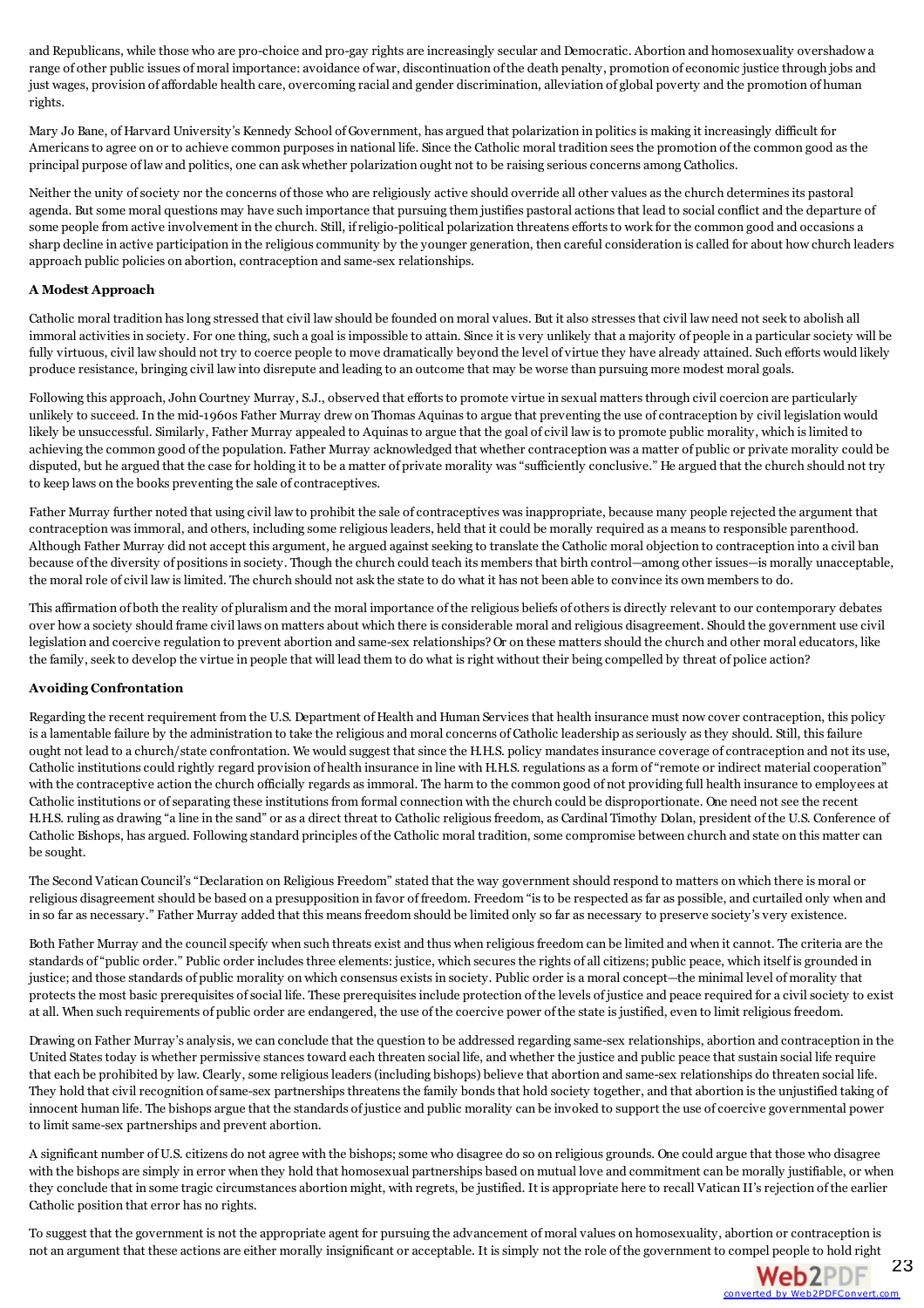beliefs on all moral matters. Similarly, with the moral disagreement and pluralism in the United States today on committed same-sex relationships and on abortions in situations of grave distress, it is not the role of government to resolve these disagreements through legislation. The use of coercive law in these areasislikely to be ineffective and to impede the attainment of the common good. Since the common good isthe overriding standard of both social morality and civil law in the Catholic tradition, action that threatens the common good should be taken only when the justification for the action is entirely clear.

The approach to religious freedom presented here will enable the church to contribute to the common good, remain faithful to its own true identity and respect all its fellow citizens.

David Hollenbach, S.J., holds the University Chair in Human Rights and International Justice at Boston College. Thomas A. Shannon is professor *emeritus of religion and social ethicsin the department of humanities and*

**Source URL:** <http://americamagazine.org/issue/5131/article/balancing-act>

#### **Links:**

- [1] http://americamagazine.org/toc-past/2012-03-05
- [2] http://americamagazine.org/users/david-hollenbach
- [3] http://americamagazine.org/users/thomas-shannon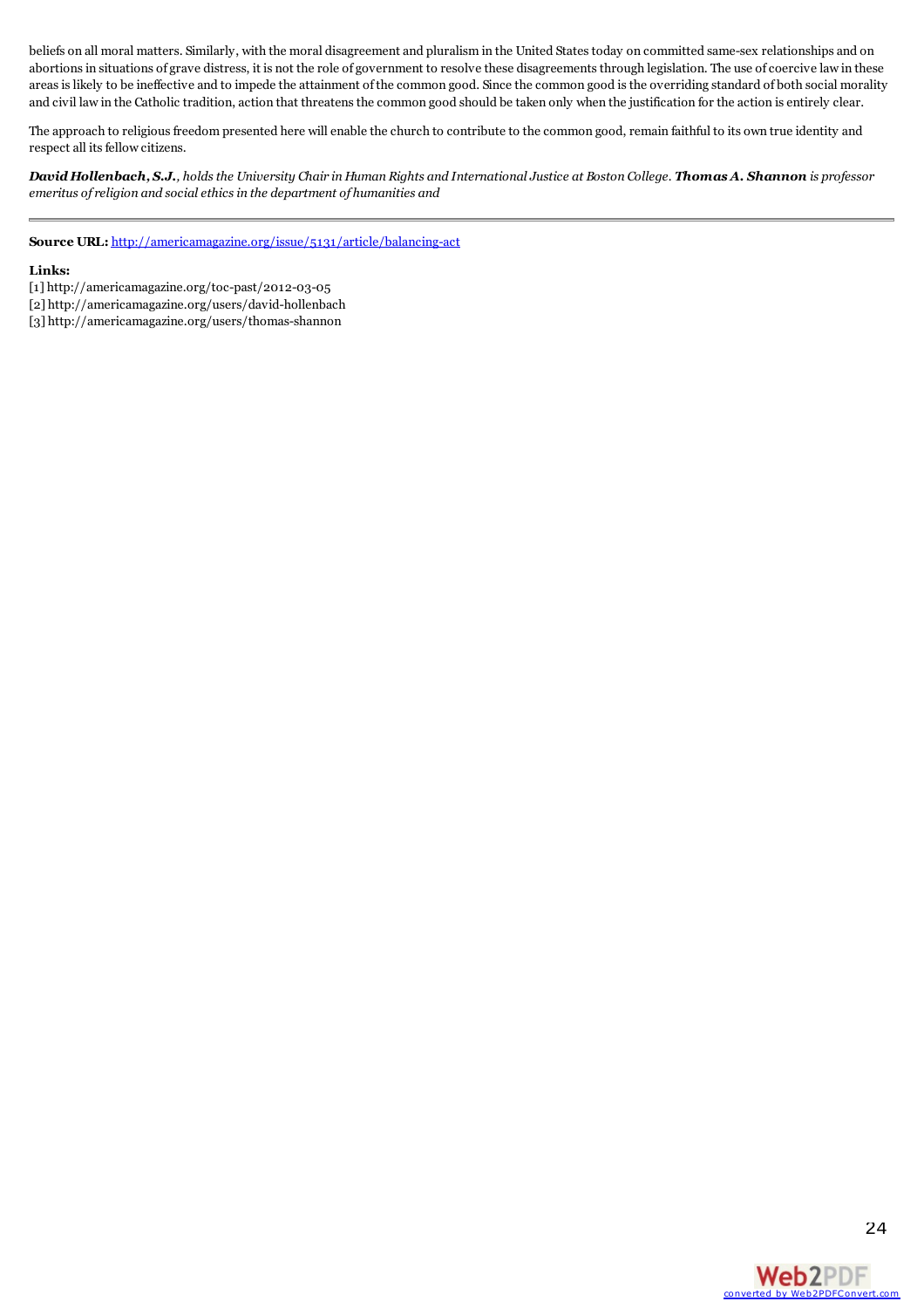THE PEW FORUM ON RELIGION & PUBLIC LIFE

A project of the PewResearchCenter

#### **[TOPICS](http://www.pewforum.org/Topics) [ISSUES](http://www.pewforum.org/Topics/Issues)**

[Abortion](http://www.pewforum.org/Topics/Issues/Abortion) [Church-State](http://www.pewforum.org/Topics/Issues/Church-State-Law) Law Death [Penalty](http://www.pewforum.org/topics/issues/Death-Penalty) **[Education](http://www.pewforum.org/Topics/Issues/Education)** Gay Marriage & Homosexuality **[Government](http://www.pewforum.org/Topics/Issues/Government)** Politics & Elections Science & Bioethics Social [Welfare](http://www.pewforum.org/Topics/Issues/Social-Welfare)

#### **[BELIEFS&PRACTICES](http://www.pewforum.org/Topics/Beliefs-and-Practices)**

Belief [inGod](http://www.pewforum.org/Topics/Beliefs-and-Practices/Belief-in-God) [Frequency](http://www.pewforum.org/Topics/Beliefs-and-Practices/Frequency-of-Prayer) of Prayer [Importance](http://www.pewforum.org/Topics/Beliefs-and-Practices/Importance-of-Religion) of Religion Religious Attendance Other Beliefs [&Practices](http://www.pewforum.org/Topics/Beliefs-and-Practices/Other-Beliefs-and-Practices)

#### **[RELIGIOUSAFFILIATION](http://www.pewforum.org/Topics/Religious-Affiliation)**

**[Christian](http://www.pewforum.org/Topics/Religious-Affiliation/Christian)** [Jewish](http://www.pewforum.org/Topics/Religious-Affiliation/Jewish) Mislim Other Affiliations [Unaffiliated](http://www.pewforum.org/Topics/Religious-Affiliation/Unaffiliated)

#### **[DEMOGRAPHICS](http://www.pewforum.org/Topics/Demographics)**

[Age](http://www.pewforum.org/Topics/Demographics/Age) [Education](http://www.pewforum.org/Topics/Demographics/Education-and-Income) &Income **[Gender](http://www.pewforum.org/Topics/Demographics/Gender) [Geography](http://www.pewforum.org/Topics/Demographics/Geography)** [Race](http://www.pewforum.org/Topics/Demographics/Race) Other [Demographics](http://www.pewforum.org/Topics/Demographics/Other-Demographics)

#### **[REGIONS](http://www.pewforum.org/Regions)**

[Americas](http://www.pewforum.org/Regions/Americas) Asia & the [Pacific](http://www.pewforum.org/Regions/Asia-and-the-Pacific) [Europe](http://www.pewforum.org/Regions/Europe) Middle East & North Africa [Sub-SaharanAfrica](http://www.pewforum.org/Regions/Sub-Saharan-Africa)

#### **[PUBLICATIONS](http://www.pewforum.org/Publications)**

[Analyses](http://www.pewforum.org/Publications/Analyses) Event [Transcripts](http://www.pewforum.org/Publications/Event-transcripts) **[Graphics](http://www.pewforum.org/Publications/Graphics) [Interviews](http://www.pewforum.org/Publications/Interviews)** Legal Reports [Polls](http://www.pewforum.org/Publications/Polls) All [Publications](http://www.pewforum.org/CategoryIndex.aspx?id=80)

#### **PEW FORUM**

About the Pew [Forum](http://www.pewforum.org/Pew-Forum/About-the-Pew-Forum.aspx) [Contact](http://www.pewforum.org/Pew-Forum/Contact-the-Pew-Forum.aspx) the Pew Forum Pew Forumin the News Press [Room](http://www.pewforum.org/Press-Room/)

#### **[FEEDS&TOOLS](http://www.pewforum.org/WorkArea/linkit.aspx?LinkIdentifier=ID&ItemID=566)**

**[Datasets](http://www.pewforum.org/Datasets/Dataset-Download.aspx)** [iPoll](http://pewforum.org/iPoll.aspx) **[Disclaimer](http://www.pewforum.org/Feeds-and-Tools/Disclaimer.aspx)** [Privacy](http://www.pewforum.org/Feeds-and-Tools/Privacy-Policy.aspx) Policy Religion News on the Web [RSSFeeds](http://www.pewforum.org/rss/) Site [Map](http://www.pewforum.org/sitemap/)

## **The Contraception Mandate and Religious Liberty**

INTERVIEW February 1, 2013

#### On Feb. 1, 2013, the Department of Health and Human Services (HHS) proposed new rules thatwould exempt certain religious

[pewforum.org](http://www.pewforum.org/) [Topics](http://www.pewforum.org/Topics/) [Issues](http://www.pewforum.org/Topics/Issues/) [Government](http://www.pewforum.org/Topics/Issues/Government/)

[organizations,](http://www.ofr.gov/OFRUpload/OFRData/2013-02420_PI.pdf) including houses of worship, schools and hospitals, from a new mandate to offer free contraception services to women employees. The new regulations would instead require the nonprofits' health-insurance providers to offer and pay for contraceptive services. The new proposal is the latest step in a controversy that first arose in 2010, with the enactment of the Patient Protection andAffordable Care Act. The contraception mandate has been the subject of much debate and the

object of manylawsuits (read more about public opinion on the birth control [insurance](http://www.people-press.org/2012/02/14/public-divided-over-birth-control-insurance-mandate/)



mandate). To help explain what today's announcement might mean for the debate, the PewForum asked Professors Ira C. Lupu and Robert Tuttle of The George Washington University Law School to discuss the newrules and the possible outcome of the legal challenges to them.

#### **1.Brieflyexplainthe roots of controversy.How didwe getwherewe are today?**

The Patient Protection and Affordable Care Act of 2010 requires employers to offer employees health insurance that provides some preventative medical services free of charge. Part of this mandate includes reproductive health services, such as birth control, sterilization and emergencycontraception.

Under regulations drafted by the Department of Health and Human Services (HHS) and other federal agencies in 2011, the contraception mandate would not applyto churches or other religious organizations – if their primarypurpose is to inculcate religious values and if theyprimarilyserve and primarily employ people of their faith tradition. Under the 2011 rules, houses of worship were clearly exempt, but other religiouslyaffiliated organizations were not exempt because theyhave purposes other than promoting religion (such as providing education or health care) and theyusuallyserve and employ people of manyfaiths.HHSgave these groups an extra year to complywith the mandate – meaning that theywould have to offer their employees insurance providing the pregnancyprevention services by August 2013.

Manyreligiouslyaffiliated organizations criticized the new mandate, and some sued the government in federal court. The opponents argued that the requirement violates the guarantees of religious freedom contained in the First Amendment of the U.S. Constitution and the Religious Freedom Restoration Act ("RFRA") of 1993,which bars the government from substantiallyburdening religious exercise without having a compelling interest for doing so.

Leading the opposition have been Roman Catholic organizations that oppose abortion and the use of artificial birth control. Some Protestant and Jewish groups that oppose abortion and the use of emergencycontraceptives also have sued the government to stop the mandate. Some businesses owned and operated byreligious people also have sued, arguing that their religious rights are being abridged.All of the opponents of the mandate contend that theyshould not be forced to payfor health insurance that provides services that conflict with their religious beliefs. Supporters of the mandate counter that a woman's access to pregnancyprevention services should not depend on which employer theywork for. Supporters also argue that hospitals, schools and other nonprofits, as well as businesses, have no right to impose their religious beliefs on their employees.

In February 2012, President Obama sought to resolve the controversy by proposing a compromise. With respect to religiouslyaffiliated nonprofits that did not qualifyfor the full exemption, the president proposed that the groups would still need to provide insurance that covered women's reproductive health, but theywould not have to bear anyof the financial cost of these services. Instead, in cases where a religious employer objected, the insurance companies that covered the relevant employees would have to bear all of these costs. The compromise did not change the obligations of for-profit businesses.

Manygroups that had objected to the original regulations argued that the compromise did not change the situation.Religious organizations would still have to offer their employees insurance that included coverage of reproductive services, theysaid, and the insurance companies required to payfor these services would find another way to pass along the cost to employers. Furthermore, the details of the president's proposal were still somewhat uncertain because theyhad not been fleshed out into regulatorylanguage – until now.

#### **STAYUPTODATE**



#### **SPOTLIGHT**

| <b>U.S. RELIGIOUS</b> |
|-----------------------|
| LANDSCAPE             |
| <b>SURVE</b>          |

Data on the religious makeup. beliefs and practices as well as social and political attitudes of [theAmerican](http://religions.pewforum.org) public



[Analyzing](http://www.pewforum.org/the-pew-templeton-global-religious-futures-project.aspx) religious change and its impact on societies around the world

#### **RSSFEEDS**

**All Government All Pew [ForumContent](http://www.pewforum.org/RSS/all.rss)** 

More RSS Feeds

#### **EXPLORE SURVEY QUESTIONS**

#### iPoll

Search the Pew Forum's database of survey questions.

Enter Keywords SEARCH QUESTIONS

#### **FEATURE**



News, analysis and data on the 2012 U.S. [presidential](http://projects.pewforum.org/rp2012) election

25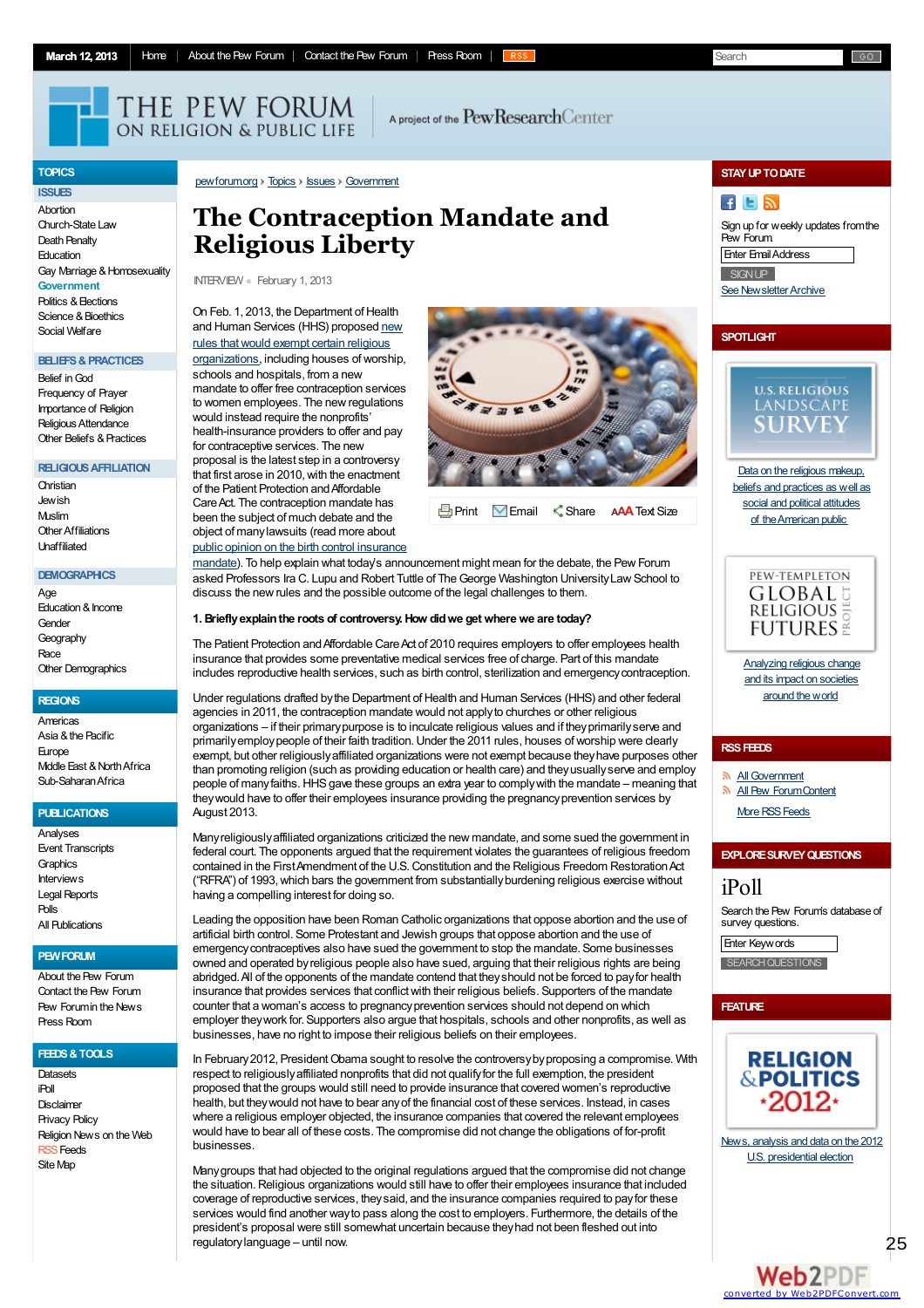#### **2. Please explainthe newlypromulgatedrules releasedtodaybythe Department of Healthand HumanServices.**

The newlyproposed rules applyto those religious nonprofits, such as schools, hospitals and social service providers, that HHS did not intend to exempt under the original regulations. Under the new regulations, these religious nonprofits maypurchase insurance plans for their workforce that do not offer contraception services. If theydo so, their insurance provider will be required to enroll the nonprofit's female employees in a separate policythat onlyprovides contraceptive services. The insurer will be required to provide these services to employees at no cost. In addition, the insurer, rather than the nonprofit, will have to administer the policy and cover its entire cost. For religious nonprofits that self-insure, the proposed rules require that such organizations must select a third-partyadministrator that would provide contraceptive coverage to female employees.

#### **3.Are the new rules likelytosatisfythe nonprofit organizations that have filedsuits infederal courts?**

From the beginning of this controversy, religiouslyaffiliated nonprofits have objected to being involved in anyway in the provision of one or more of these kinds of services to their employees, whether or not the employer directlypaid for the services. Some object to all medical forms of contraception; others object onlyto emergencycontraception,which theyviewas abortion-inducing. But all object to being put in a role where theyare helping their employees gain access to such services. In light of these objections, the newrules maynot sufficientlyrelieve these organizations ofwhat theysee as "sinful complicity" in the provision of pregnancy prevention services.

#### **4. What is the status of the lawsuits brought bybusiness or for-profit entities against the original Affordable Care Actrules?Couldthe outcome of these cases affect the lawsuits brought by nonprofit entities?**

As of this date, there have been at least a dozen lower court decisions in cases brought byfor-profit businesses objecting to the mandate. Other such cases have recently been filed. In a few cases, lower courts have upheld the position of the United States that corporations and other business entities cannot "exercise religion," the wayindividuals can. In addition, some courts have ruled that the contraception mandate does not substantiallyburden religious exercise, and violates neither RFRAnor the Free Exercise Clause.

However, in a larger number of cases, the lower courts have decided that businesses do have the right to bring such challenges and that the mandate does violate the Religious Freedom Restoration Act. Courts in these cases have concluded that requiring businesses to cooperate in the provision of services that the employer views as sinful is a substantial burden, and that the government's interest in imposing the mandate to provide services is not "compelling."

The outcome of these cases could affect the cases brought by religious nonprofits. Of course, religiously affiliated nonprofits, organized in part for religious purposes, will not have to overcome any hurdles about whether they can challenge the regulations. But the nonprofits will have claims similar to those of for-profit businesses, even though, under the newrules, the nonprofits will not be bearing the cost of coverage of pregnancyprevention services in the waythat for-profit businesses do. But both make the same basic claim: that they are being forced to facilitate what they believe to be sinful activity in direct violation of their religious rights under RFRAand the Constitution.

#### **5.Doyouthink it is likelythat this issuewill be takenupbythe Supreme Court?**

Because the lower courts will inevitablydisagree on a number of questions presented bythese cases, the Supreme Court is likelyto eventuallyaccept one or more of them to resolve those conflicts. In particular, the high courtwill have to resolve whether for-profit businesses mayassert the same claims of religious freedom as individuals and religious nonprofits. It also will need to determine whether the mandate is a substantial burden on the religious exercise of employers of anykind – whether for profit or nonprofit. Finally, if the justices determine that the mandate does constitute such a burden, the court still must decide whether it violates RFRAor the Constitution.

#### Photo Credit: © Beathan/Corbis

(December 3, 2009)

Debate (March 6, 2009)

Read more on: [Church-State](http://www.pewforum.org/Topics/Issues/Church-State-Law) Law, [Government](http://www.pewforum.org/Topics/Issues/Government), [Americas](http://www.pewforum.org/Regions/Americas), Other Beliefs & Practices

**Related Content from The Pew Forum [LATESTFROM](http://www.pewforum.org/Government/ http://www.pewresearch.org/)** [Sikh-Americans](http://www.pewforum.org/Church-State-Law/Sikh-Americans-and-Religious-Liberty.aspx) and Religious Liberty

- \* Views of Government: Key Data Points (March 09, 2013)
- Faith [Healing](http://www.pewforum.org/Church-State-Law/Faith-Healing-and-the-Law.aspx) and the Law(August 31, 2009) Stimulus Package Stimulates [Church-State](http://www.pewforum.org/Church-State-Law/Stimulus-Package-Stimulates-Church-State-Debate.aspx) [Graphic:Geographyof](http://www.pewresearch.org/2013/03/08/geography-of-the-conclave-where-do-the-cardinals-come-from/?src=rss_main&utm_source=rss&utm_medium=rss&utm_campaign=geography-of-the-conclave-where-do-the-cardinals-come-from) the Conclave (March 08, 2013)
	- Latinos [Closing](http://www.pewresearch.org/2013/03/07/latinos-closing-the-digital-divide/?src=rss_main&utm_source=rss&utm_medium=rss&utm_campaign=latinos-closing-the-digital-divide) the Digital Divide (March 07, 2013)

[Home](http://www.pewforum.org/) About the Pew [Forum](http://www.pewforum.org/Pew-Forum/About-the-Pew-Forum.aspx) [Contact](http://www.pewforum.org/Pew-Forum/Contact-the-Pew-Forum.aspx) the Pew Forum [Press](http://www.pewforum.org/Press-Room/) Room [Disclaimer](http://www.pewforum.org/Feeds-and-Tools/Disclaimer.aspx) [Site](http://www.pewforum.org/sitemap/) Map [Privacy](http://www.pewforum.org/Feeds-and-Tools/Privacy-Policy.aspx) Policy The Pew Forum on Religion & Public Life 1615 L Street, NWSuite 700 Washington, DC20036-5610 T: 202.419.4550 F: 202.419.4559 Pew Forum Newsletter Stay informed with weekly<br>updates fromthe Pew Forum Enter EmailAddress **SIGNUP**